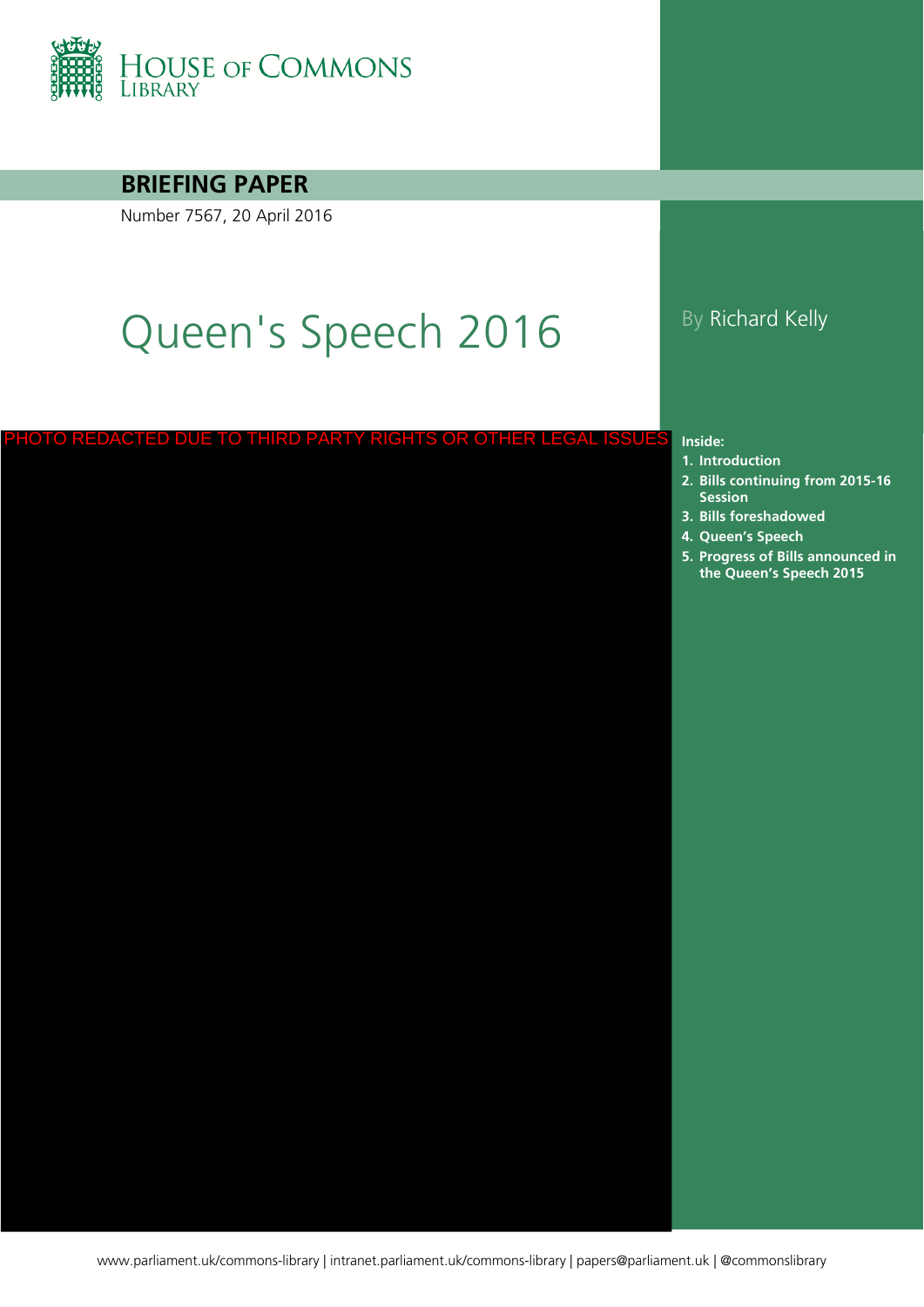# **Contents**

|                          | 3<br><b>Summary</b>                                                                                                                                                                                                                                  |                                                                      |  |
|--------------------------|------------------------------------------------------------------------------------------------------------------------------------------------------------------------------------------------------------------------------------------------------|----------------------------------------------------------------------|--|
| 1.                       | Introduction                                                                                                                                                                                                                                         | 5                                                                    |  |
| 2.<br>2.1                | <b>Bills continuing from 2015-16 Session</b><br>Bills that have been the subject of carry-over motions<br>Policing and Crime Bill<br><b>Investigatory Powers Bill</b><br>High Speed Rail (London - West Midlands) Bill (Hybrid Bill)<br>Finance Bill | 6<br>6<br>6<br>6<br>6<br>$\overline{7}$                              |  |
| 2.2                      | Bills announced in 2015-16 but not yet introduced<br><b>Buses Bill</b><br>Extremism Bill<br>Votes for Life Bill                                                                                                                                      | $\overline{7}$<br>$\overline{7}$<br>$\overline{7}$<br>$\overline{7}$ |  |
| 2.3                      | Draft bills published in 2015-16 Session<br><b>Wales Bill</b><br>Energy Bill<br>Bills published in draft, introduced and carried over in 2015-16                                                                                                     | 8<br>8<br>8<br>8                                                     |  |
| 2.4<br>2.5               | Other draft bills announced in the 2015-16 Session<br>Draft bills published in earlier Sessions and still under consideration<br><b>Communications Data Bill</b><br>Voting Eligibility (Prisoners) Bill<br>Wild Animals in Circuses Bill             | 9<br>9<br>9<br>$\mathsf 9$<br>10                                     |  |
| 3.<br>3.1                | <b>Bills foreshadowed</b><br>Schools policy<br>Implementing the education White Paper: every school an academy<br>School Funding reform<br>Careers advice                                                                                            | 11<br>11<br>11<br>11<br>12                                           |  |
| 3.2<br>3.3<br>3.4<br>3.5 | Higher Education Bill<br><b>Adoption Bill</b><br>Homelessness Bill<br>Guardianship                                                                                                                                                                   | 12<br>13<br>13<br>13                                                 |  |
| 3.6<br>3.7<br>3.8        | Civil registration: Mothers' details on marriage certificates<br>Combatting tax evasion<br>Chief Executive of the Financial Conduct Authority<br>3.9 Railways Bill<br>3.10 Privatisation of Land Registry Bill                                       | 14<br>15<br>15<br>16<br>16                                           |  |
|                          | 3.11 Local Government Finance<br>3.12 Electoral administration<br>3.13 Wildlife Bill (Law Commission Bill)<br>3.14 Prisons (draft legislation)                                                                                                       | 16<br>16<br>17<br>17                                                 |  |
|                          |                                                                                                                                                                                                                                                      | 18                                                                   |  |
| 4.                       | 3.15 A bill to implement the Strathclyde Review<br><b>Queen's Speech</b>                                                                                                                                                                             | 20                                                                   |  |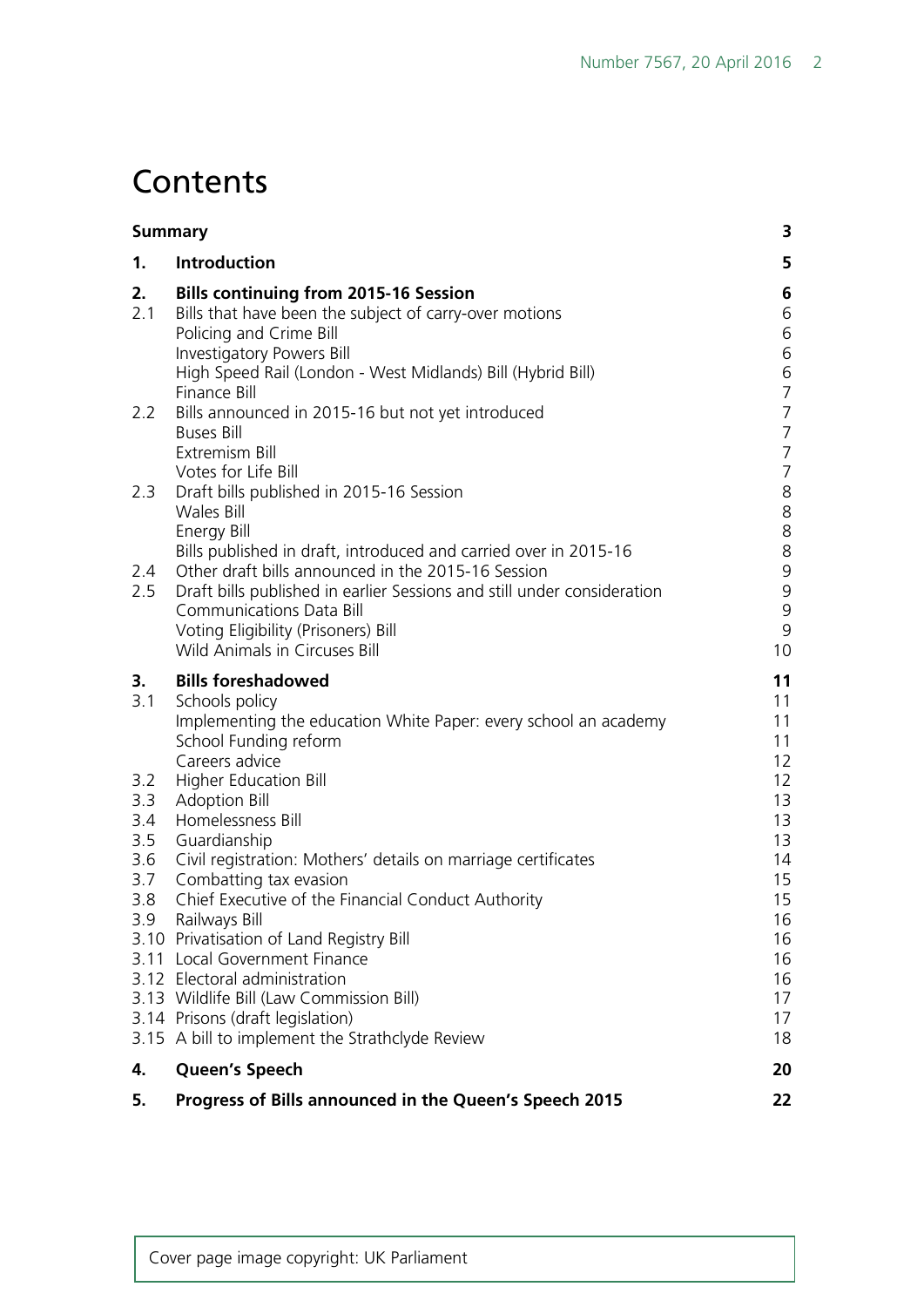# <span id="page-2-0"></span>Summary

The Queen's Speech at the beginning of the 2016-17 Session will take place on Wednesday 18 May 2016.

The State Opening of Parliament marks the beginning of the parliamentary session. Its main purpose is for the monarch formally to open Parliament and, in the Queen's Speech, deliver an outline of the Government's proposed policies and legislation for the coming session of Parliament.

This note identifies issues and bills that may appear in the Queen's Speech. Section 2 reviews legislation that has already been introduced and carried over; has been published, or is expected to be published, in draft, in the current Session; was announced in the Queen's Speech in May 2015, but has not been proceeded with so far; or was previously published in draft (draft bills that have subsequently been introduced and carried over are recorded twice). Section 3 reports statements or press speculation indicating that a particular issue is likely to be the subject of future legislation.

### Bills in progress

The following bills are being carried over from the 2015-16 Session:

- Policing and Crime Bill 2015-16;
- Investigatory Powers Bill 2015-16;
- High Speed Rail (London West Midlands) Bill 2015-16 (hybrid bill); and
- Finance (No 2) Bill 2015-16.

Three draft bills were published in 2015-16:

- Draft Investigatory Powers Bill the Bill was introduced and carried over;
- Draft Wales Bill; and
- Draft Energy Bill.

Three bills were announced in the May 2015 Queen's Speech but not introduced. Legislation in these areas is still expected by ministers:

- Buses:
- Extremism; and
- Votes for Life.

### Potential subjects of legislation

The following issues are potential subjects of legislation:

- Schools policy
	- ─ Academies schools
	- School funding reform
	- ─ Careers advice
- Higher Education
- **Adoption**
- Homelessness
- Guardianship
- Civil registration: Mother's details on marriage certificates
- Combatting tax evasion
- Chief Executive of the Financial Conduct Authority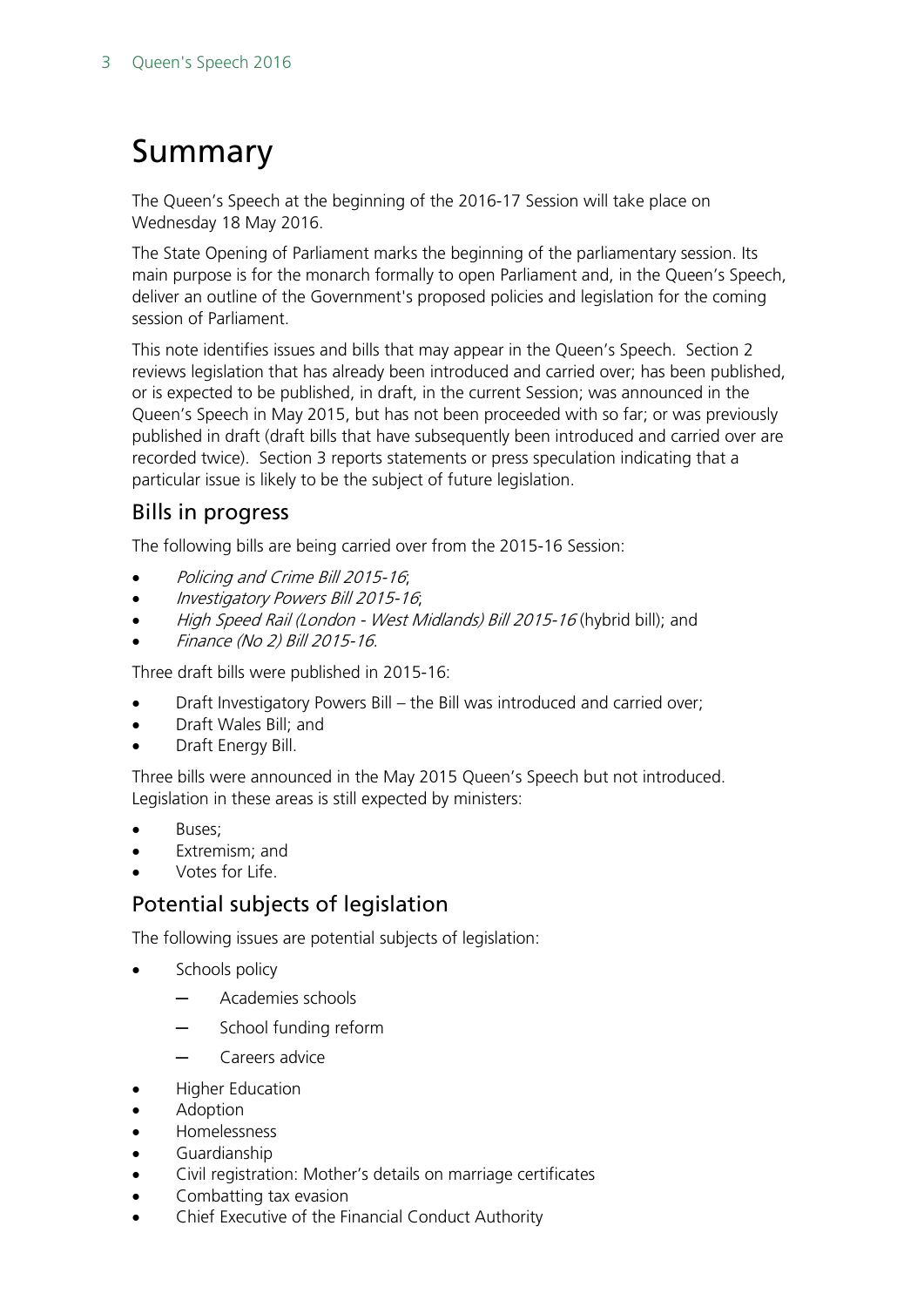- Railways
- Privatisation of the Land Registry
- Local Government Finance
- Electoral administration
- Wildlife (Law Commission Bill)
- Prisons (draft legislation)
- Legislation to implement the Strathclyde Review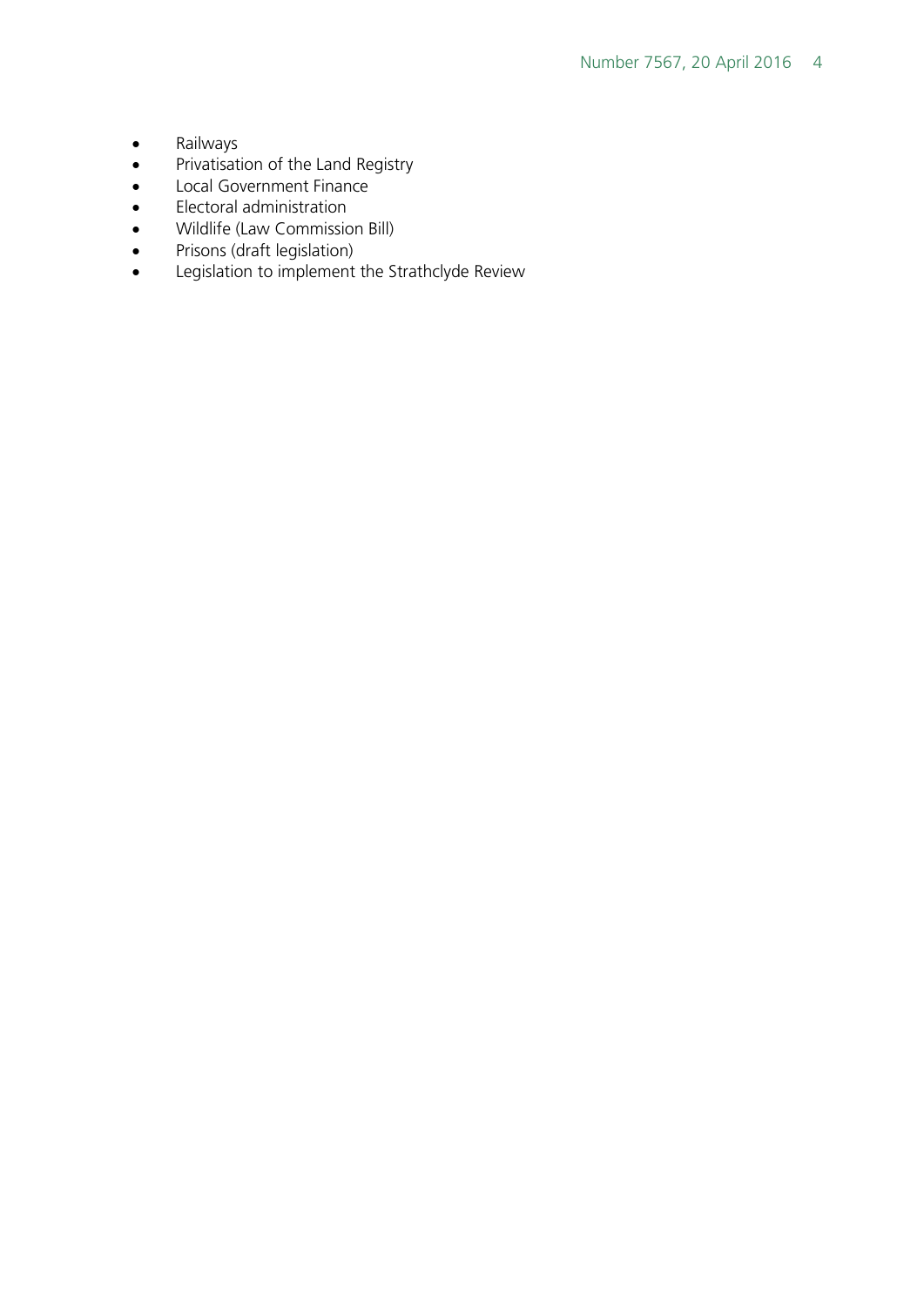# <span id="page-4-0"></span>1. Introduction

The Queen's Speech at the beginning of the 2016-17 Session will take place on Wednesday [1](#page-4-1)8 May 2016.<sup>1</sup>

Following the passage of the *Fixed-term Parliaments Act 2011*, parliamentary sessions have run from spring to spring.<sup>[2](#page-4-2)</sup> The Queen's Speech at the beginning of the 2012-13 Session took place on Wednesday 9 May 2012, $3$  the first Wednesday after the local government elections held on 3 May 2012; the Queen's Speech at the beginning of the 2013-14 Session took place on Wednesday 8 May 2013,<sup>[4](#page-4-4)</sup> the first Wednesday after the local government elections held on 2 May 2013; and the Queen's Speech at the beginning of the 2014-15 Session took place on Wednesday 4 June 2014, [5](#page-4-5) after combined local and European elections on 22 May 2014.

Sections 2 and 3 of this note identify issues and bills that may appear in the Queen's Speech. Section 2 reviews legislation that has already been introduced and carried over; has been published, or is expected to be published, in draft, in the current Session; was announced in the Queen's Speech in May 2015, but has not been proceeded with so far; or was previously published in draft (draft bills that have subsequently been introduced and carried over are recorded twice). Section 3 reports statements or press speculation indicating that a particular issue is likely to be the subject of future legislation.

Some general information on the State Opening ceremony is provided in Section 4.

Section 5 provides a short summary of the progress of bills announced in the Queen's Speech at the beginning of the 2015-16 Session.

<span id="page-4-1"></span> <sup>1</sup> [HC Deb 10 March 2016 c432](http://www.publications.parliament.uk/pa/cm201516/cmhansrd/cm160310/debtext/160310-0001.htm#16031040000003)

<span id="page-4-2"></span><sup>&</sup>lt;sup>2</sup> [HC Deb 13 September 2010 cc33WS-34WS](http://www.publications.parliament.uk/pa/cm201011/cmhansrd/cm100913/wmstext/100913m0001.htm#1009135000010)

<span id="page-4-3"></span> $\frac{3}{4}$  [HC Deb 9 May 2012 cc3-5](http://www.publications.parliament.uk/pa/cm201213/cmhansrd/cm120509/debtext/120509-0001.htm#12050914000002)

<span id="page-4-5"></span><span id="page-4-4"></span><sup>&</sup>lt;sup>4</sup> [HC Deb 8 May 2013 cc3-4](http://www.publications.parliament.uk/pa/cm201314/cmhansrd/cm130508/debtext/130508-0001.htm#13050835000002)

<sup>5</sup> HC Deb 4 [June 2014 cc4-6](http://www.publications.parliament.uk/pa/cm201415/cmhansrd/cm140604/debtext/140604-0001.htm#14060429000003)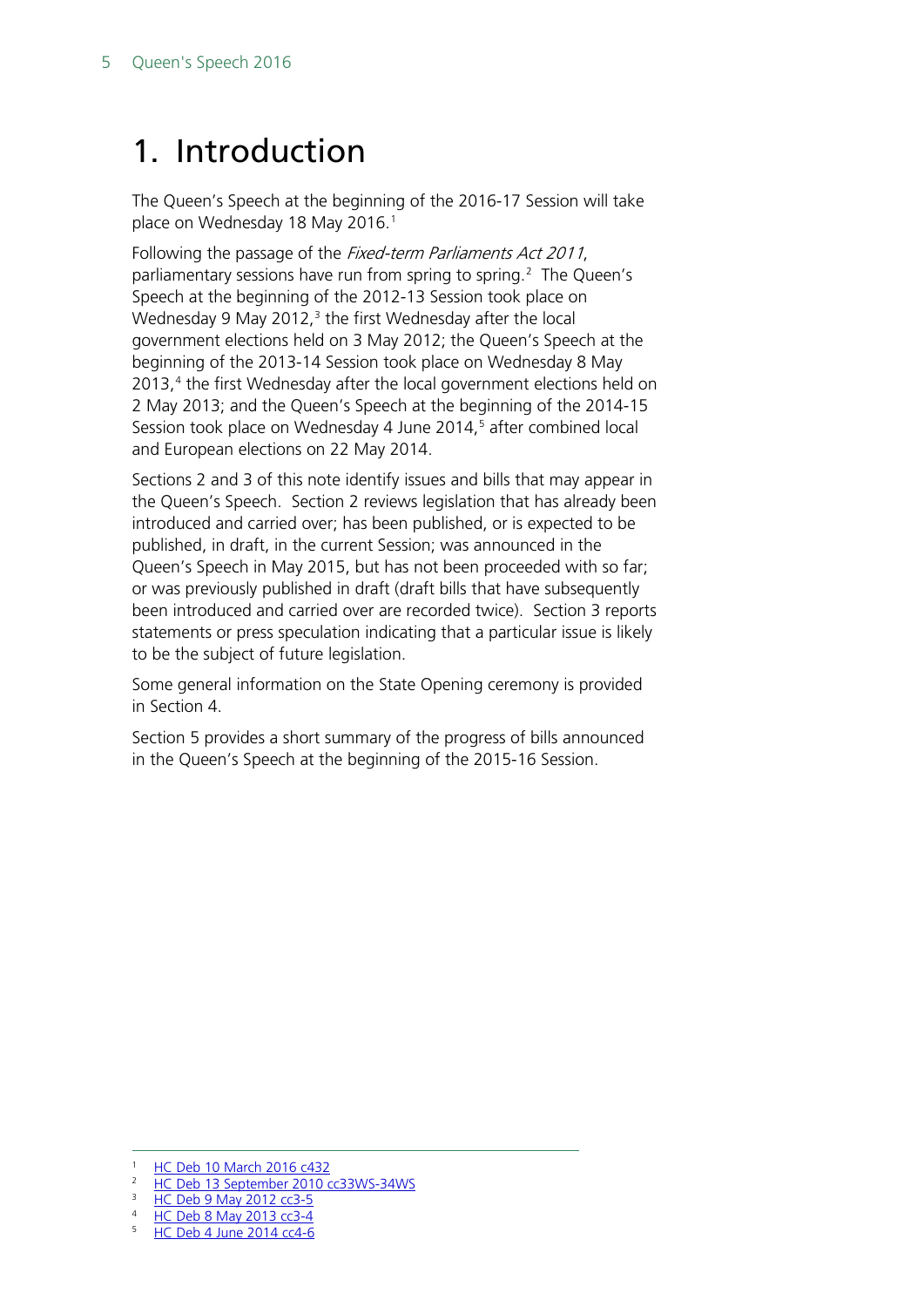# <span id="page-5-0"></span>2. Bills continuing from 2015-16 Session

# <span id="page-5-1"></span>2.1 Bills that have been the subject of carryover motions

Generally bills that have not completed their passage through both Houses of Parliament are lost at the end of a parliamentary session. However, since the beginning of the 2004-05 Session, House of Commons Standing Orders have provided for ministers to move motions to carry-over a bill from one session to the next, with consideration of each bill resuming at the point reached at prorogation. The Commons can only agree to carry-over Government bills that were introduced in the Commons and have not been sent to the Lords.

The House has agreed to carry-over the following bills in the 2015-16 Session.

### <span id="page-5-2"></span>Policing and Crime Bill

The *[Policing and Crime Bill](http://services.parliament.uk/bills/2015-16/policingandcrime.html) 2015-16* was the subject of a carry-over motion on 7 March 2016, which was agreed without a division.<sup>6</sup>

#### <span id="page-5-3"></span>Investigatory Powers Bill

The *[Investigatory Powers Bill](http://services.parliament.uk/bills/2015-16/investigatorypowers.html) 2015-16* was the subject of a carry-over motion on 15 March 2016, which was agreed without a division.<sup>[7](#page-5-6)</sup>

The draft Investigatory Powers Bill was published in November 2015.<sup>[8](#page-5-7)</sup>

The draft bill was scrutinised by a Joint Committee, by the Science and Technology Committee and by the statutory Intelligence and Security Committee. All three committees reported in February 2016.<sup>9</sup> The Government's response to all three committees was published on 1 March 2016.<sup>[10](#page-5-9)</sup>

#### <span id="page-5-4"></span>High Speed Rail (London - West Midlands) Bill (Hybrid Bill)

The [High Speed Rail \(London -](http://services.parliament.uk/bills/2013-14/highspeedraillondonwestmidlands.html) West Midlands) Bill was introduced on 25 November 2013. The Bill is a hybrid bill. The Bill received a second reading on 28 April 2014,<sup>[11](#page-5-10)</sup> and a carry-over motion to provide for its suspension at the end of the 2013-14 Session and at the end of the 2014-15 Session to be resumed in the following Sessions was agreed to on 29 April 2014.<sup>12</sup> The Bill has completed its passage through the

<span id="page-5-6"></span><span id="page-5-5"></span> <sup>6</sup> [HC Deb 7 March 2016 c104](http://www.publications.parliament.uk/pa/cm201516/cmhansrd/cm160307/debtext/160307-0003.htm#16030736000008)

[HC Deb 15 March 2016 c908](http://www.publications.parliament.uk/pa/cm201516/cmhansrd/cm160315/debtext/160315-0004.htm#16031573000006)

<span id="page-5-7"></span><sup>&</sup>lt;sup>8</sup> Home Office, *[Draft Investigatory Powers Bill](https://www.gov.uk/government/publications/draft-investigatory-powers-bill)*, Cm 9152, November 2015

<span id="page-5-8"></span><sup>&</sup>lt;sup>9</sup> Joint Committee on the [Draft Investigatory Powers](http://www.publications.parliament.uk/pa/jt201516/jtselect/jtinvpowers/93/93.pdf) Bill, *Draft Investigatory Powers* [Bill](http://www.publications.parliament.uk/pa/jt201516/jtselect/jtinvpowers/93/93.pdf), 11 February 2016, HC 651 2015-16; Science and Technology committee, [Investigatory Powers Bill: technology issues](http://www.publications.parliament.uk/pa/cm201516/cmselect/cmsctech/573/573.pdf), 1 February 2016, HC 573 2015-16; Intelligence and Security Committee, [Report on the draft Investigatory Powers Bill](https://b1cba9b3-a-5e6631fd-s-sites.googlegroups.com/a/independent.gov.uk/isc/files/20160209_ISC_Rpt_IPBill%28web%29.pdf?attachauth=ANoY7crTk3tbLZvdVse2iRSKBMTNaDN6PhVGpHjRFidDyhN8Rta3gWyaPgYDOPwKSY2cCv04WdJmBqT2OIazyLtLbeJdEDGJ2gePZySeNtftEQpMdbxbNSkm5ietB6ZJHKzWPCGwP9BVKQ60dhfMfXFxrG1bQu965iOH-YtlXjPWFwphjHLq0Wxo7LgQSVDnVWFP0olZ2F3szdzPW6Y3f6hMqK_t9dBEkT2oEdRtBMbiE2BXRrW0JeAjGjF2Bw_Y2ib_qLgtpBRW&attredirects=0), 9 February 2016, HC 795 2015-16

<span id="page-5-9"></span><sup>&</sup>lt;sup>10</sup> Home Office, *Investigatory Powers Bill: Government Response to Pre-Legislative Scrutiny*, Cm 9219, March 2016

<span id="page-5-11"></span><span id="page-5-10"></span><sup>11</sup> [HC Deb 28 April 2014 cc557-668](http://www.publications.parliament.uk/pa/cm201314/cmhansrd/cm140428/debtext/140428-0002.htm#1404283000001)

<sup>12</sup> [HC Deb 29 April 2014 cc771-774](http://www.publications.parliament.uk/pa/cm201314/cmhansrd/cm140429/debtext/140429-0003.htm#14042952000004)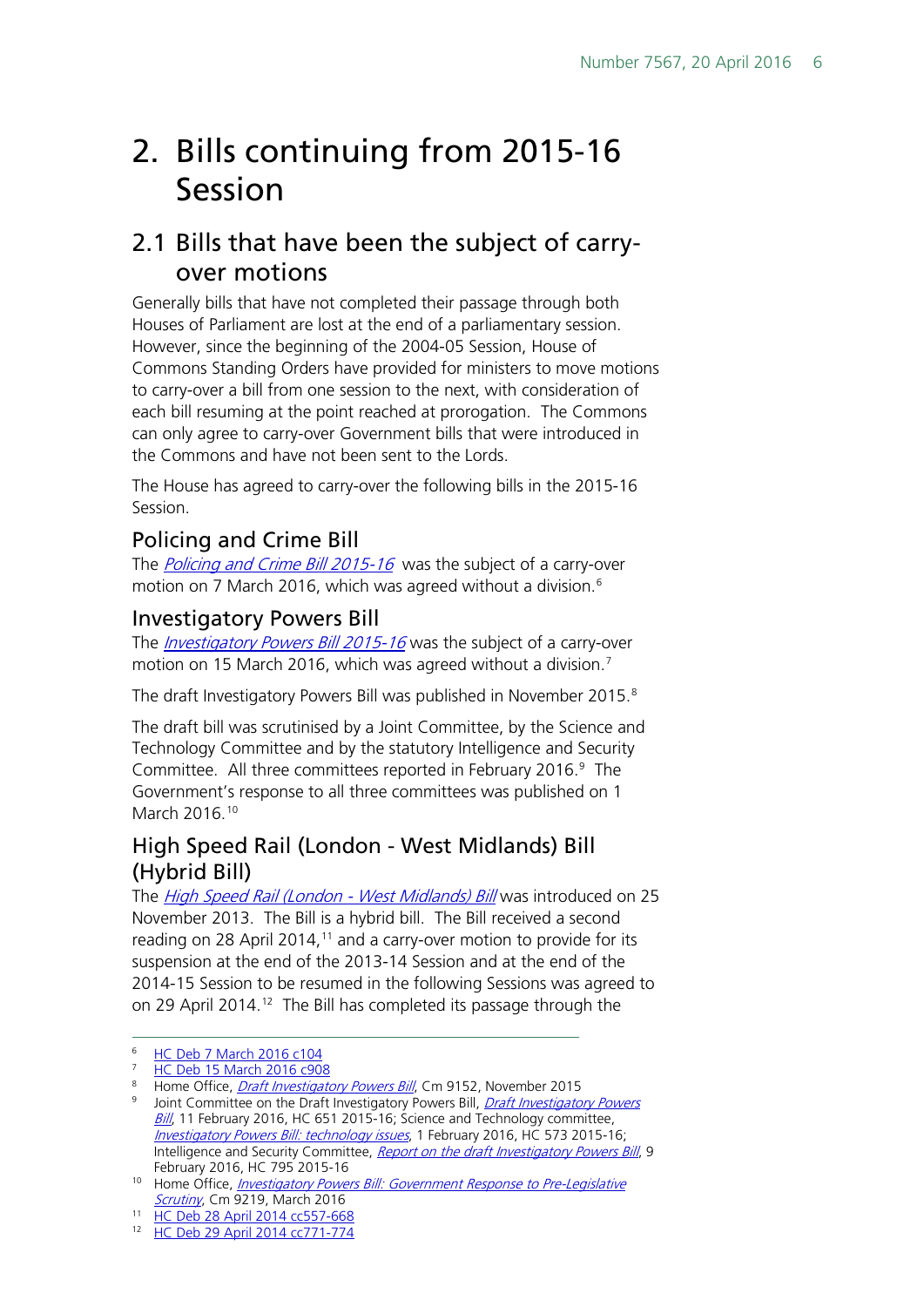House of Commons and a carry-over motion was agreed on 23 March 2016.<sup>[13](#page-6-5)</sup> The Bill received a second reading in the House of Lords on 14 April 2016 and was committed to a select committee.<sup>[14](#page-6-6)</sup>

#### <span id="page-6-0"></span>Finance Bill

The *Finance (No 2) Bill 2015-16* was the subject of a carry-over motion on 11 April 2016, which was agreed without a division.<sup>[15](#page-6-7)</sup>

# <span id="page-6-1"></span>2.2 Bills announced in 2015-16 but not yet introduced

#### <span id="page-6-2"></span>Buses Bill

A Buses Bill was announced in the Queen's Speech 2015 but has not been introduced.[16](#page-6-8)

On 13 April 2016, the Parliamentary Under-Secretary, Department for Transport, Andrew Jones, said that "Work continues on the drafting of the Bill. Its introduction will depend on the Parliamentary timetable, but we are working towards introducing the Bill in the next session".[17](#page-6-9)

#### <span id="page-6-3"></span>Extremism Bill

An Extremism Bill was announced in the Queen's Speech 2015 but has not yet been introduced.[18](#page-6-10)

The Government's *Counter-Extremism Strategy* was published on 19 October 2015. The Strategy stated that the Government would:

… introduce new powers to: ban extremist organisations that promote hatred and draw people into extremism; restrict the harmful activities of the most dangerous extremist individuals; and restrict access to premises which are repeatedly used to support extremism.<sup>[19](#page-6-11)</sup>

It also noted that a new Extremism Community Trigger would be introduced. And, the Strategy said that the Government would "also strengthen the role of the Disclosure and Barring Service (DBS)".<sup>[20](#page-6-12)</sup>

### <span id="page-6-4"></span>Votes for Life Bill

British citizens living overseas are entitled to be registered to vote in UK Parliamentary elections for up to 15 years in the constituency they were registered in before leaving the UK. They are not entitled to vote in UK local elections or elections to the devolved assemblies.

After the general election of 2015 the Government indicated that it would bring forward a *Votes for Life Bill* in the Queen's Speech of 27

- 
- <span id="page-6-10"></span><span id="page-6-9"></span><sup>18</sup> Prime Minister's Office Press Office, *[The Queen's Speech 2015](https://www.gov.uk/government/uploads/system/uploads/attachment_data/file/430149/QS_lobby_pack_FINAL_NEW_2.pdf)*, 27 May 2015, pp62-63
- <sup>19</sup> HM Government, *[Counter-Extremism Strategy](https://www.gov.uk/government/uploads/system/uploads/attachment_data/file/470088/51859_Cm9148_Accessible.pdf)*, Cm 9148, October 2015, para 112
- <span id="page-6-12"></span><span id="page-6-11"></span><sup>20</sup> HM Government, [Counter-Extremism Strategy](https://www.gov.uk/government/uploads/system/uploads/attachment_data/file/470088/51859_Cm9148_Accessible.pdf), Cm 9148, October 2015, paras 117-119

<span id="page-6-6"></span><span id="page-6-5"></span><sup>13</sup> [HC Deb 23 March 2016 cc1679-1680](http://www.publications.parliament.uk/pa/cm201516/cmhansrd/cm160323/debtext/160323-0004.htm#16032342000006)

<sup>14</sup> [HL Deb 14 April 2016 c434](https://hansard.parliament.uk/lords/2016-04-14/debates/16041441000268/HighSpeedRail(London-WestMidlands)Bill)

<span id="page-6-7"></span><sup>15</sup> HC Deb 11 April 2016 c152

<span id="page-6-8"></span><sup>&</sup>lt;sup>16</sup> Prime Minister's Office Press Office, *[The Queen's Speech 2015](https://www.gov.uk/government/uploads/system/uploads/attachment_data/file/430149/QS_lobby_pack_FINAL_NEW_2.pdf)*, 27 May 2015, pp100-101<br><sup>17</sup> PQ 32814 [on Bus Services], 13 April 2016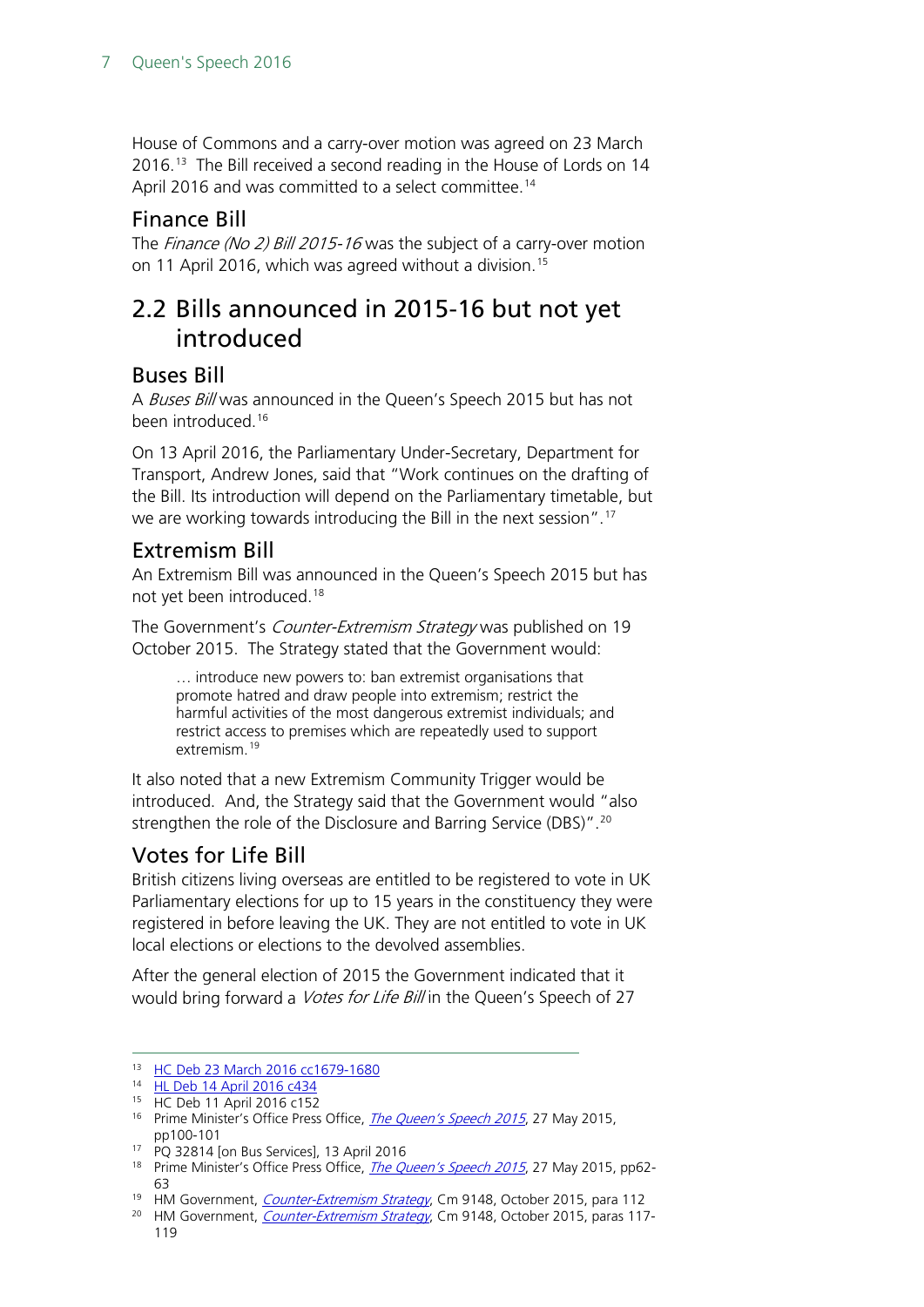May 2015.<sup>[21](#page-7-4)</sup> The Government indicated that its provisions would abolish the 15 year rule: make it easier for overseas voters to cast their votes in time for them to be counted and allow for the secure and accessible registration of overseas voters.

This Bill was not introduced but, on 9 March 2016, Lord Bridges of Headley said that the government "will introduce a Bill in due course".[22](#page-7-5)

# <span id="page-7-0"></span>2.3 Draft bills published in 2015-16 Session

#### <span id="page-7-1"></span>Wales Bill

The draft bill was published on 20 October 2015.<sup>[23](#page-7-6)</sup>

The draft bill was scrutinised by the Welsh Affairs Committee. The Committee's report was published on 28 February 2016.<sup>24</sup>

The BBC reported that on 29 February 2016, the then Secretary of State for Wales, Stephen Crabb had promised "significant changes" before the Bill was introduced in the summer:

Welsh Secretary Stephen Crabb has promised "significant changes" to his plans for further devolution, after MPs called for a re-think.

[…]

The bill will be delayed until summer to allow time for changes, Mr Crabb said.<sup>[25](#page-7-8)</sup>

#### <span id="page-7-2"></span>Energy Bill

The draft Energy Bill was published on 21 January 2016.<sup>[26](#page-7-9)</sup>

The draft legislation was scrutinised by the Energy and Climate Change Committee. The Committee has not yet reported[.27](#page-7-10)

#### <span id="page-7-3"></span>Bills published in draft, introduced and carried over in 2015-16

The *Investigatory Powers Bill* was published in draft, and then introduced later in the 2015-16 Session and was subsequently carried over for further consideration in 2016-17 (see section 2.1).

<span id="page-7-4"></span><sup>&</sup>lt;sup>21</sup> Prime Minister's Office Press Office, *[The Queen's Speech 2015](https://www.gov.uk/government/uploads/system/uploads/attachment_data/file/430149/QS_lobby_pack_FINAL_NEW_2.pdf)*, 27 May 2015, pp96-- Q. 7

<span id="page-7-5"></span><sup>&</sup>lt;sup>22</sup> [PQ HL6395](http://www.parliament.uk/written-questions-answers-statements/written-question/lords/2016-02-24/HL6395) [on Political Parties: Finance], 9 March 2016<br><sup>23</sup> Wales Office, *Draft Wales Bill*, Cm 9144, 20 October 2015

<span id="page-7-7"></span><span id="page-7-6"></span><sup>&</sup>lt;sup>24</sup> Welsh Affairs Committee[,](https://www.gov.uk/government/publications/draft-wales-bill-bil-cymru-drafft) *[Pre-legislative scrutiny of the draft Wales Bill](http://www.publications.parliament.uk/pa/cm201516/cmselect/cmwelaf/449/449.pdf)*, 28 February 2016, HC 449 2015-16

<span id="page-7-8"></span><sup>&</sup>lt;sup>25</sup> BBC News, *[Wales Bill needs significant changes, Stephen Crabb says](http://www.bbc.co.uk/news/uk-wales-politics-35685623)*, 29 February 2016

<span id="page-7-9"></span><sup>&</sup>lt;sup>26</sup> Department of Energy and Climate Change, *[Draft Legislation on Energy](https://www.gov.uk/government/uploads/system/uploads/attachment_data/file/493848/Draft_Legislation_on_Energy.pdf)*, Cm 9180, January 2016

<span id="page-7-10"></span><sup>&</sup>lt;sup>27</sup> Energy and Climate Change Committee, *Pre-legislative scrutiny of the Government's* [draft legislation on energy inquiry](http://www.parliament.uk/business/committees/committees-a-z/commons-select/energy-and-climate-change-committee/inquiries/parliament-2015/pre-legislative-energy-15-16/)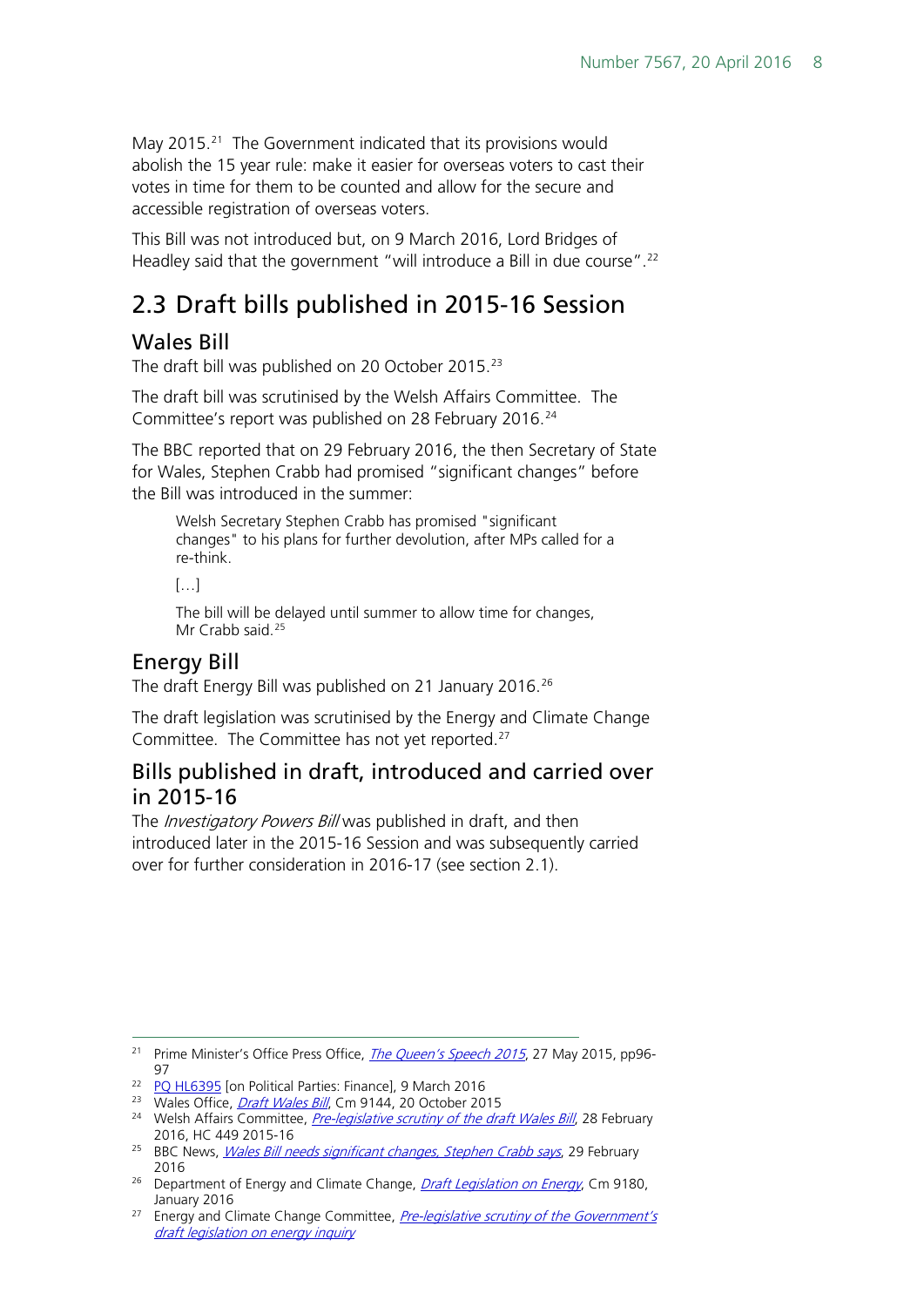# <span id="page-8-0"></span>2.4 Other draft bills announced in the 2015- 16 Session

A draft Public Service Ombudsman Bill was announced in the Queen's Speech 2015 but has not been published.<sup>[28](#page-8-4)</sup>

On 15 March 2016, in response to a written question, Matthew Hancock, the Minister for the Cabinet Office, confirmed that the Government was "committed to the reform and modernisation of the public service ombudsman sector and it remains our intention to introduce draft legislation as soon as reasonably possible". [29](#page-8-5)

A Library Briefing Paper, *The Parliamentary Ombudsman: role and* [proposals for reform](http://researchbriefings.parliament.uk/ResearchBriefing/Summary/CBP-7496) (CBP 7496), provides some background information.

# <span id="page-8-1"></span>2.5 Draft bills published in earlier Sessions and still under consideration

#### <span id="page-8-2"></span>Communications Data Bill

Pre-legislative scrutiny was undertaken by a joint committee. Its report was published on 11 December 2012.<sup>[30](#page-8-6)</sup>

In responding to a question on the Intelligence and Security Committee on 4 March 2014, Lord Wallace of Saltaire said that "The Government have been developing a draft communications data Bill on which we will all have to consider how we move forward, probably in the first Session of the next Parliament".<sup>[31](#page-8-7)</sup>

The Investigatory Powers Bill was introduced in 2015-16 and carried over (see section 2.1).

### <span id="page-8-3"></span>Voting Eligibility (Prisoners) Bill

On 22 November 2012, the Voting Eligibility (Prisoners) Draft Bill was published. Chris Grayling, the Secretary of State for Justice said that the Government proposed that the draft bill should be considered by a Joint Committee.<sup>[32](#page-8-8)</sup>

The draft bill was scrutinised by a joint committee.<sup>[33](#page-8-9)</sup>

A Library Briefing Paper, *[Prisoners' voting rights –](http://www.parliament.uk/briefing-papers/SN06480) in brief* (SN/PC/6480), provides background information.

<span id="page-8-4"></span><sup>&</sup>lt;sup>28</sup> Prime Minister's Office Press Office, *[The Queen's Speech 2015](https://www.gov.uk/government/uploads/system/uploads/attachment_data/file/430149/QS_lobby_pack_FINAL_NEW_2.pdf)*, 27 May 2015, pp102-103

<span id="page-8-5"></span><sup>&</sup>lt;sup>29</sup> [PQ 30340](http://www.parliament.uk/written-questions-answers-statements/written-question/commons/2016-03-08/30340) 2015-16

<span id="page-8-6"></span><sup>&</sup>lt;sup>30</sup> Joint Committee on the [Draft Communications](http://www.publications.parliament.uk/pa/jt201213/jtselect/jtdraftcomuni/79/79.pdf) Data Bill, **Draft Communications** [Data Bill,](http://www.publications.parliament.uk/pa/jt201213/jtselect/jtdraftcomuni/79/79.pdf) 11 December 2012, HL Paper 79, HC 479, 2012-13

<span id="page-8-7"></span><sup>31</sup> [HL Deb 4 March 2014 c1220](http://www.publications.parliament.uk/pa/ld201314/ldhansrd/text/140304-0001.htm#14030462000051)

<span id="page-8-8"></span><sup>&</sup>lt;sup>32</sup> Ministry of Justice, *Voting Eligibility (Prisoners) Draft Bill*, Cm 8499, November 2012; [HC Deb 22 November 2012 cc745-746](http://www.publications.parliament.uk/pa/cm201213/cmhansrd/cm121122/debtext/121122-0002.htm#12112237000006)

<span id="page-8-9"></span><sup>&</sup>lt;sup>33</sup> Joint Committee on the [Draft Voting Eligibility](http://www.publications.parliament.uk/pa/jt201314/jtselect/jtdraftvoting/103/103.pdf) (Prisoners) Bill, Draft Voting Eligibility [\(Prisoners\) Bill,](http://www.publications.parliament.uk/pa/jt201314/jtselect/jtdraftvoting/103/103.pdf) 18 December 2013, HL Paper 103 HC 924 2013-14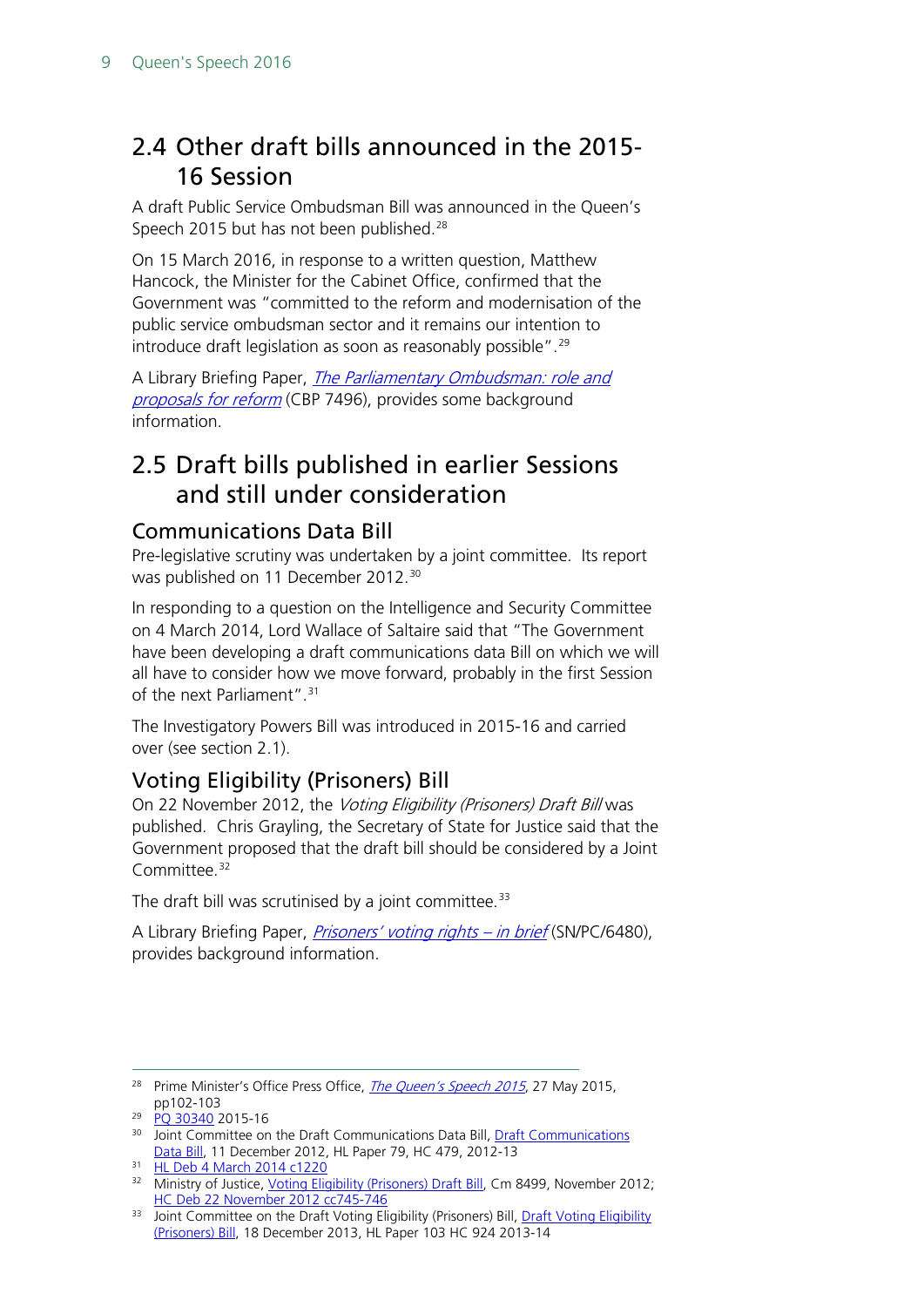#### <span id="page-9-0"></span>Wild Animals in Circuses Bill

On 16 April 2013, the Government published the draft Wild Animals in Circuses Bill. In a written ministerial statement, the DEFRA Minister of State, David Heath, described the effect of the proposed legislation:

The draft Bill makes it an offence for any circus operator to use a wild animal in performance or exhibition in a travelling circus in England. The Government propose to give circus operators until 1 December 2015 to remove any wild animals from their circus before the offence comes into force.<sup>[34](#page-9-1)</sup>

The draft Bill was scrutinised by the Environment, Food and Rural Affairs Committee.[35](#page-9-2) The Government responded to the Committee's report in October 2013.[36](#page-9-3)

A Library Briefing Paper, [Wild Animals In Circuses](http://www.parliament.uk/business/publications/research/briefing-papers/SN05992/wild-animals-in-circuses) (SN/SE/5992), provides background information.

 <sup>34</sup> [HC Deb 16 April 2013 c27WS](http://www.publications.parliament.uk/pa/cm201213/cmhansrd/cm130416/wmstext/130416m0001.htm#13041623000009)

<span id="page-9-2"></span><span id="page-9-1"></span><sup>&</sup>lt;sup>35</sup> Environment, Food and Rural Affairs Committee, [Wild Animals in Circuses,](http://www.publications.parliament.uk/pa/cm201314/cmselect/cmenvfru/553/553.pdf) 9 July 2013, HC 553 2013-14

<span id="page-9-3"></span><sup>&</sup>lt;sup>36</sup> Environment, Food and Rural Affairs Committee, *Wild Animals in Circuses:* Government Response to the Committee's Fourth Report of Session 2013-14, 16 October 2013, HC 746 2013-14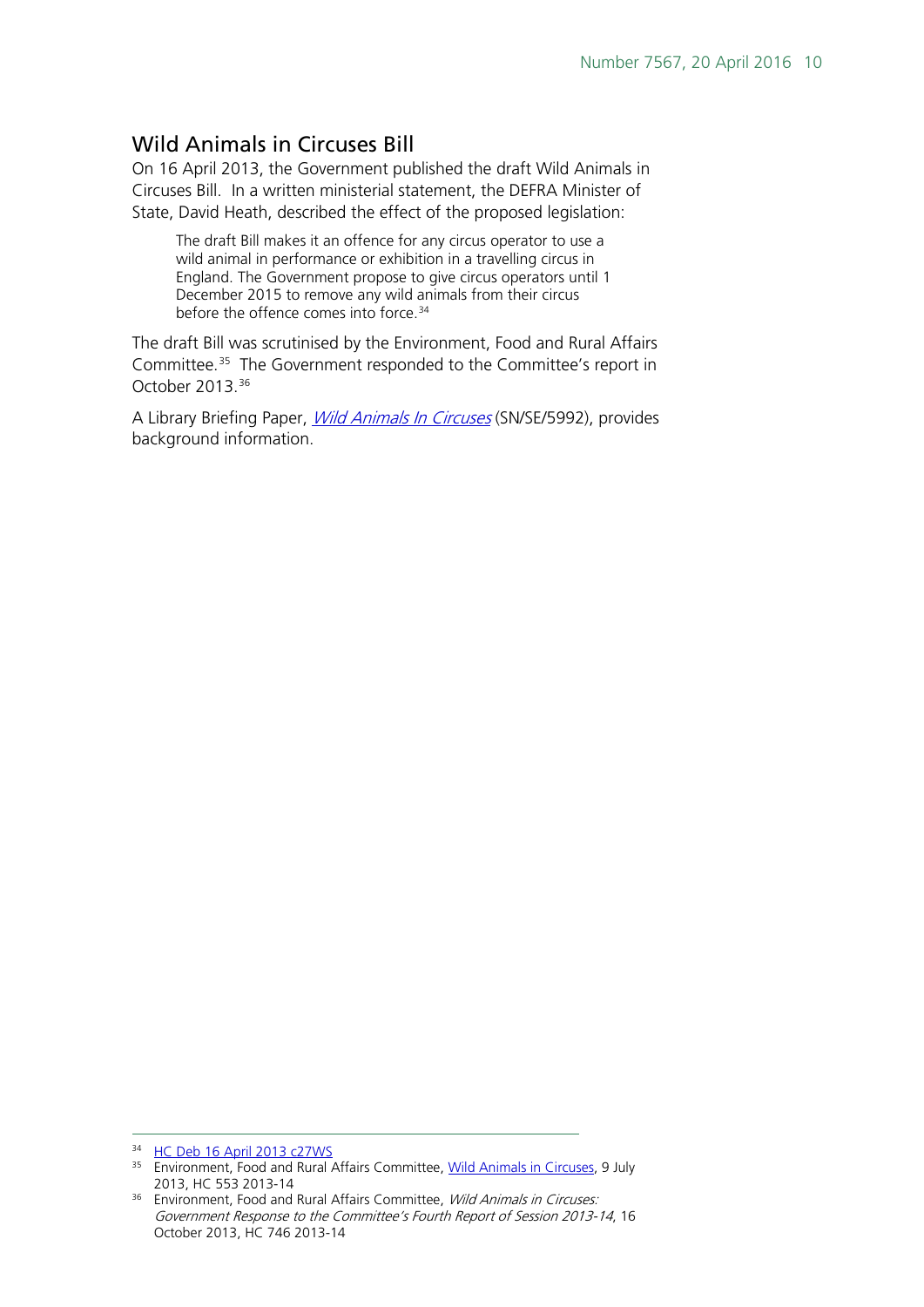# <span id="page-10-0"></span>3. Bills foreshadowed

This section reports statements or press speculation indicating that a particular issue could be the subject of future legislation – either mentioned in the Queen's Speech or introduced in draft for prelegislative scrutiny.

# <span id="page-10-1"></span>3.1 Schools policy

The Government has announced a variety of legislative measures relating to schools policy. It is not yet clear whether the relevant measures will be contained within a single education bill, or several pieces of education legislation.

As education policy is devolved to the four countries of the UK, this legislation would relate to England only.

#### <span id="page-10-2"></span>Implementing the education White Paper: every school an academy

The Chancellor of the Exchequer announced in his Budget statement in March 2016 that the Government would implement changes to ensure that all schools would become academies by 2022, with an order to convert to academy status in place by 2020 at the latest. $37$ 

On the following day, the Department for Education published a White Paper, [Educational Excellence Everywhere,](https://www.gov.uk/government/publications/educational-excellence-everywhere) which set out the Government's education proposals for the next five years. The paper states that the Government intends to legislate to implement the allacademy system, and that the relevant legislation would:

- Change local authorities' powers and duties to fit their new role in the reformed system, where they would no longer maintain schools
- Ensure that the best schools and school leaders have responsibility for school improvement
- Reform the legal framework for academies for the long term

The White Paper also includes proposals to legislate to bar unsuitable individuals from being governors of local authority maintained schools, to mirror the existing barring power that can be used for academies and independent schools.

### <span id="page-10-3"></span>School Funding reform

In the November 2015 [Spending Review,](https://www.gov.uk/government/publications/spending-review-and-autumn-statement-2015-documents) the Government confirmed it would consult on a new national school funding formula early in 2016, with revised funding arrangements being brought in from 2017-18.<sup>38</sup> The changes would be phased in over two years, with the reformed system in place for 2019-20.

On 7 March 2016 the Education Secretary, Nicky Morgan, announced the first two consultations on funding reform. The first of these proposed a national school funding formula which will include a basic

<span id="page-10-4"></span><sup>&</sup>lt;sup>37</sup> HM Treasury, **Budget 2016**, March 2016, p3

<span id="page-10-5"></span><sup>&</sup>lt;sup>38</sup> HM Treasury, **Spending Review [and Autumn Statement](https://www.gov.uk/government/uploads/system/uploads/attachment_data/file/479749/52229_Blue_Book_PU1865_Web_Accessible.pdf) 2015, November 2015, p45**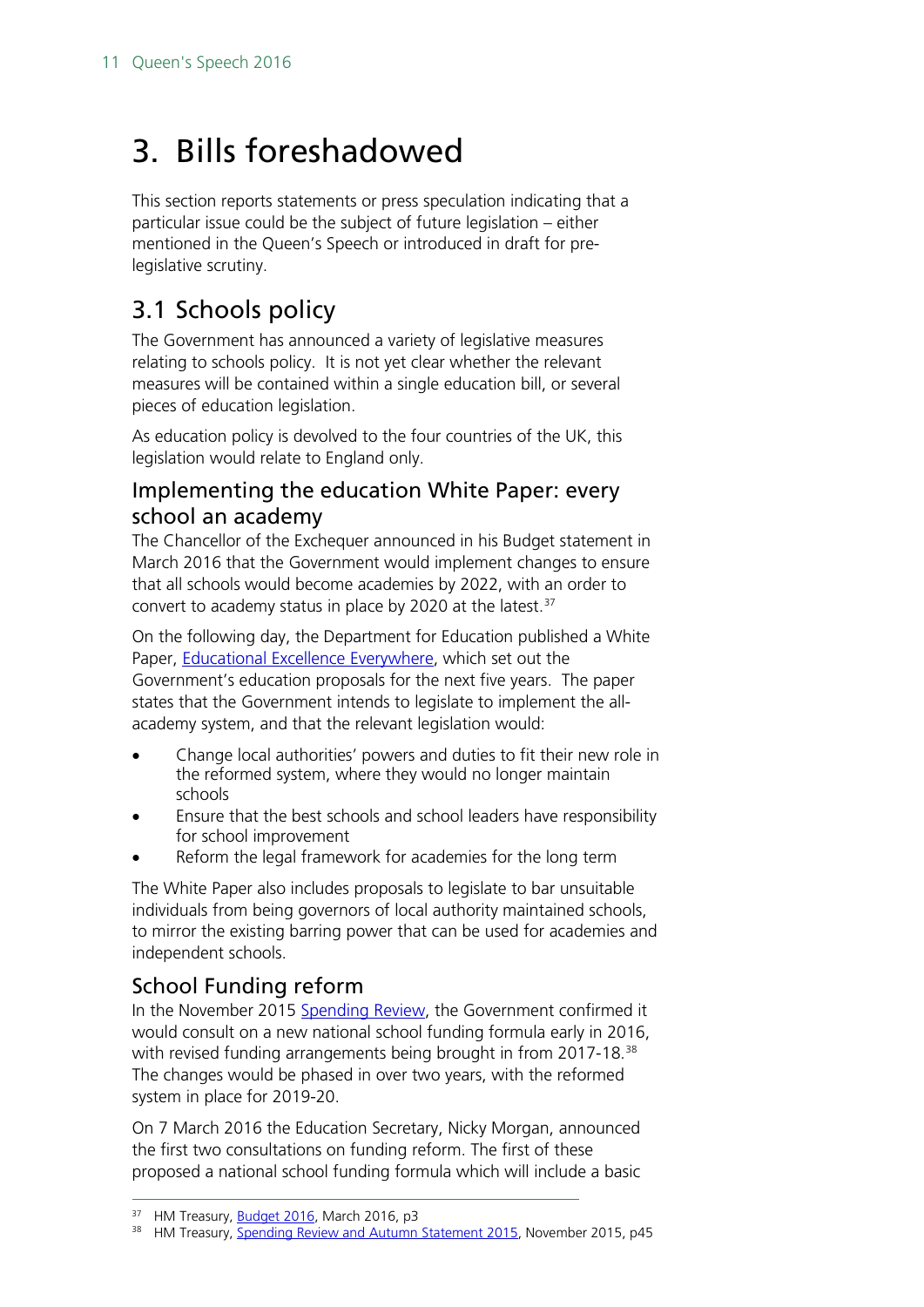per-pupil amount, and factors reflecting pupil characteristics, school and areas costs. A second consultation document was published on a national funding formula for pupils with high needs.

The consultation document on the [Schools national funding formula](https://consult.education.gov.uk/funding-policy-unit/schools-national-funding-formula) indicated that, subject to the consultation, the Government would legislate to remove the existing requirements on local authorities to allocate school funding, to pave the way for a national school funding formula:

Removing the requirement for local authorities to set local formulae to allocate school funding would require a change to the School Standards and Framework Act 1998, and we intend to bring forward legislation at the next opportunity. We are proposing that this change should come into effect from 2019- 20.[39](#page-11-2)

#### <span id="page-11-0"></span>Careers advice

In January 2016, Nicky Morgan **announced** that the Government would legislate to require schools to ensure non-academic routes received "equal airtime" with academic routes as part of careers advice in schools. Schools would be required by law to collaborate with colleges, university technical colleges and other training providers to ensure this was done.<sup>[40](#page-11-3)</sup>

The announcement indicated that legislation would be brought forward "at the earliest opportunity," with further information to be provided in a forthcoming careers strategy.

# <span id="page-11-1"></span>3.2 Higher Education Bill

On 6 November 2015 the Government published a Green Paper, [Fulfilling Our Potential Teaching Excellence, Social Mobility and Student](https://www.gov.uk/government/uploads/system/uploads/attachment_data/file/474266/BIS-15-623-fulfilling-our-potential-teaching-excellence-social-mobility-and-student-choice-accessible.pdf)  [Choice](https://www.gov.uk/government/uploads/system/uploads/attachment_data/file/474266/BIS-15-623-fulfilling-our-potential-teaching-excellence-social-mobility-and-student-choice-accessible.pdf), Cm 9141. This paper set out proposals to reform the higher education sector in England. The main aims of the paper were to: ensure that universities deliver the best possible value for money, reward excellent teaching in universities and encourage diversity and choice in the sector.

The paper outlined the creation of a new teaching quality assessment process - the Teaching Excellence Framework (TEF) and the establishment of a new body - the Office for Students which would replace the Higher Education Funding Council for England (HEFCE). It also set out provisions around HE regulation to "level the playing field" between publicly funded HEIs and private providers and to increase deregulation. The paper also included proposals on social mobility and research funding. Library briefing CBP 7399, *Higher Education Green* [Paper Fulfilling our Potential](http://researchbriefings.files.parliament.uk/documents/CBP-7399/CBP-7399.pdf), 10 November 2015 gives details on the Green Paper.

<span id="page-11-2"></span><sup>&</sup>lt;sup>39</sup> Department for Education, Schools national funding formula: Government [consultation –](https://consult.education.gov.uk/funding-policy-unit/schools-national-funding-formula/supporting_documents/Schools_NFF_consultation.pdf) stage one, March 2016, p36

<span id="page-11-3"></span><sup>&</sup>lt;sup>40</sup> Department for Education, New law will end 'outdated snobbery' towards [apprenticeships,](https://www.gov.uk/government/news/new-law-will-end-outdated-snobbery-towards-apprenticeships) 25 January 2016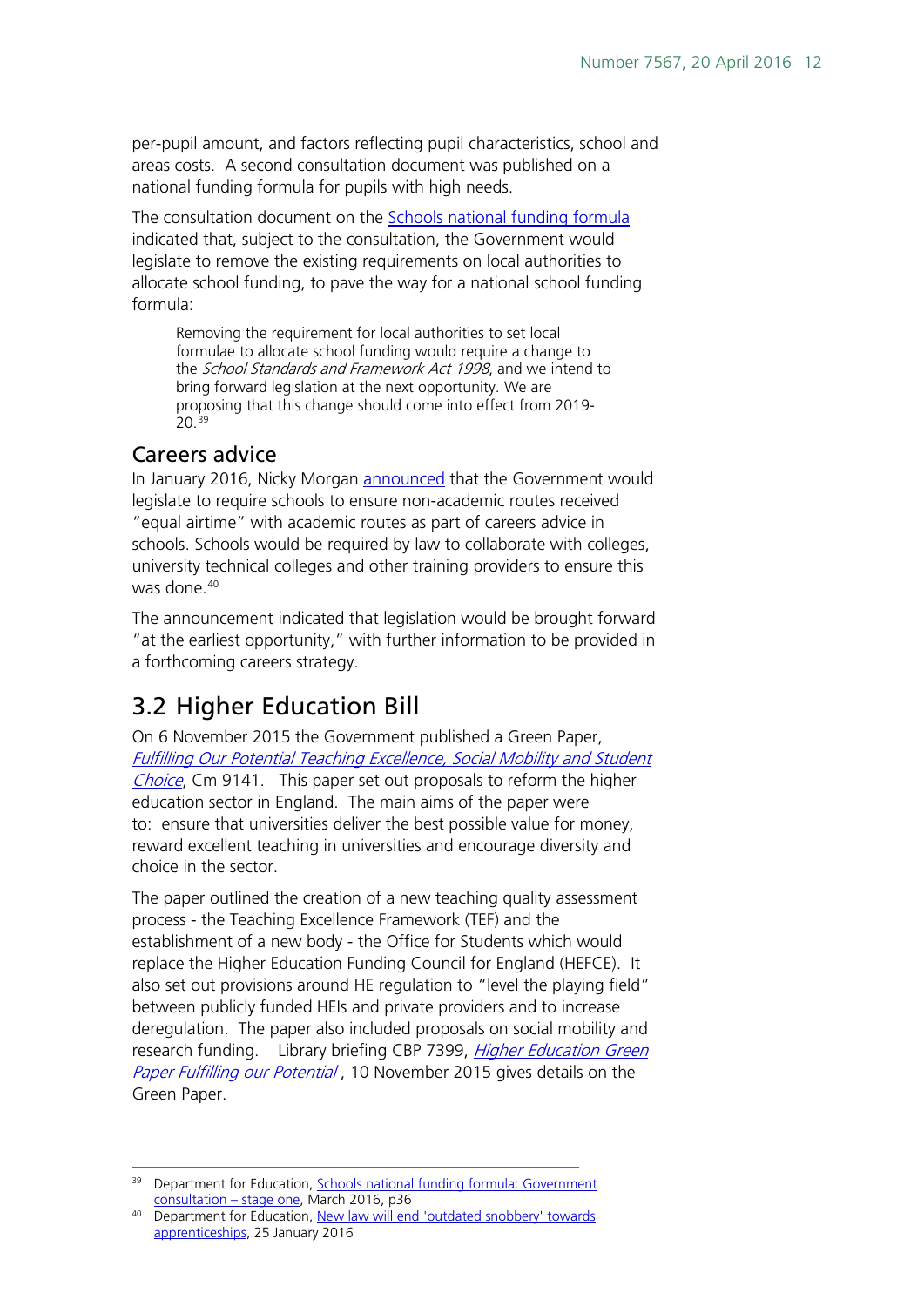Some of the proposals in the Green Paper require primary legislation. An article in the *Times Higher Education* in February 2016 said that the government looked set to "introduce a higher education bill, possibly following a White Paper in May" after David Cameron said that he was "convinced of the need for legislation". [41](#page-12-3)

# <span id="page-12-0"></span>3.3 Adoption Bill

In [November 2015,](https://www.gov.uk/government/news/pm-unveils-drive-to-increase-adoptions-and-cut-unacceptable-delays) the Government announced that it was "actively considering changes to adoption law, to make sure decisions are being made in the child's best interests", and in [January 2016](https://www.gov.uk/government/news/education-secretary-unveils-plans-to-change-adoption-law) the Education Secretary confirmed that the Government would be "changing the law on adoption … so that children are placed with their new family as quickly as possible". Details of the prosed changed to the Children Act 1989 were set out in Adoption – [A vision for change](https://www.gov.uk/government/uploads/system/uploads/attachment_data/file/512826/Adoption_Policy_Paper_30_March_2016.pdf) published by the DfE in March 2016 with the intention to legislate "as soon as possible".

It is not clear if this will be a standalone (and, presumably, rather short) piece of legislation.

The March 2016 paper stated that the adoption law would be amended "to ensure the following factors are properly prioritised when local authorities and courts are considering the best permanent option for the child at the end of care proceedings:

- whether the quality of care on offer under the different potential placements being considered will be sufficient to meet the child's needs, especially in the light of the previous abuse and neglect the child may have suffered, and their need for high quality care to overcome this; and
- whether the placement will offer this quality of care throughout the child's childhood (until they are 18) – rather than right now or just in the immediate future".

# <span id="page-12-1"></span>3.4 Homelessness Bill

On 17 December 2015, the Communities Minister, Marcus Jones, confirmed that he would work with homelessness organisations and government departments to explore options, including legislation, to prevent more people from facing a homelessness crisis in the first place.[42](#page-12-4)

No information on the precise nature of any changes to the statutory duty. It is possible that a duty to prevent homelessness akin to that in Wales might be introduced.

# <span id="page-12-2"></span>3.5 Guardianship

At present there is no mechanism which specifically protects the property and affairs of a missing person. This can lead to serious practical problems.

<span id="page-12-3"></span><sup>41</sup> John Morgan, ["Higher education bill 'odds-on' after Cameron backs legislation"](https://www.timeshighereducation.com/news/higher-education-bill-odds-after-cameron-backs-legislation),<br>Time Higher Education, 25 February 2016

<span id="page-12-4"></span><sup>&</sup>lt;sup>42</sup> Department for Communities and Local Government press release, Radical package [of measures announced to tackle homelessness](https://www.gov.uk/government/news/radical-package-of-measures-announced-to-tackle-homelessness), 17 December 2015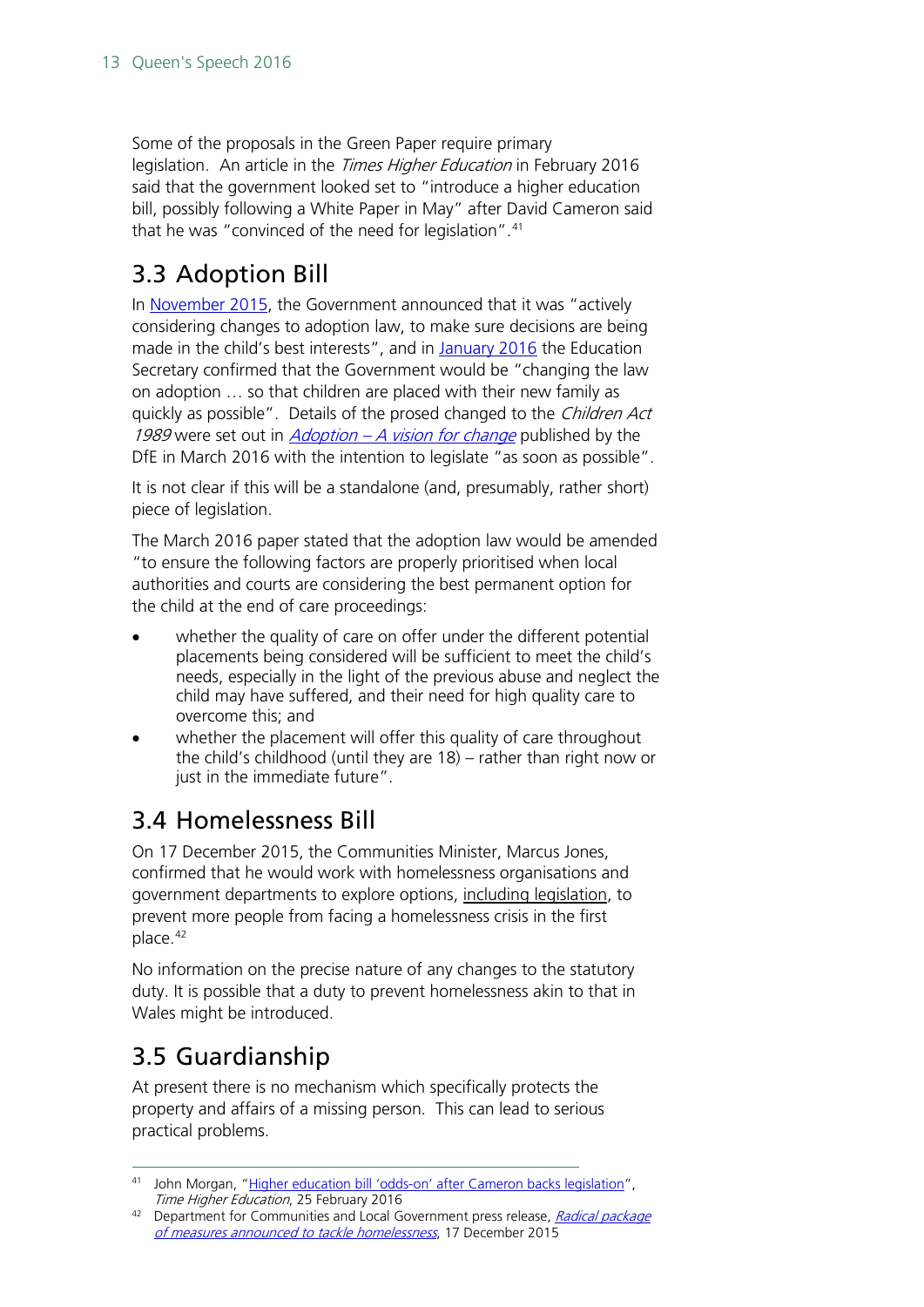Following calls for reform, the previous Government consulted on whether there ought to be a new legal mechanism by which a person could be appointed to act on behalf and in the best interests of a missing person.

On 23 March 2015, the Ministry of Justice published its response to the consultation and confirmed the previous Government's intention to create the new legal status of guardian of the property and affairs of a missing person. This would require primary legislation. The response document stated that there had been strong support for the provisional proposals.

On 23 March 2016, in a Westminster Hall debate on legal guardianship and missing people, junior Justice Minister, Dominic Raab said that the Government were committed to delivering reform, but did not give any firm indication about when legislation would be introduced:

Although I am sorry to disappoint anyone here today, I cannot give a specific date that is firmly etched in stone for introducing the legislation. I hope my hon. Friend the Member for York Outer and the whole House will recognise that the Government are committed to delivering the reform and are actively working to that end. It is vital to get the reform right, given that it creates a legal power over another's assets. We are committed to proceeding as swiftly as we can, never forgetting for a moment the scope that it offers to ease, if only by a modest degree, the pain and suffering endured by the families who have lost loved ones.[43](#page-13-1)

Further information is provided in a Library briefing paper, *Missing* persons, quardianship and the presumption of death (Number 04890, 21 March 2016).

# <span id="page-13-0"></span>3.6 Civil registration: Mothers' details on marriage certificates

In England and Wales, the law requires all marriages to be registered once they have taken place. The system for registering marriages is currently paper-based. The prescribed particulars to be registered for a marriage include details of the father but not the mother of the bride and groom.

There have been calls from both within and outside of Parliament for mothers' details to be included in marriage registration.

On 18 August 2014, the Prime Minister announced the Government's intention to address this issue.

<span id="page-13-1"></span>On 8 December 2015, there was a Westminster Hall debate on marriage registration certificates. Richard Harrington, a junior Home Office Minister, confirmed the Government's willingness to remedy the issue. He spoke of the need for a comprehensive solution and not a simple amendment of the current marriage register. The Minister said that officials at the Home Office were working with key stakeholders to ensure that the needs of all different types of family were met.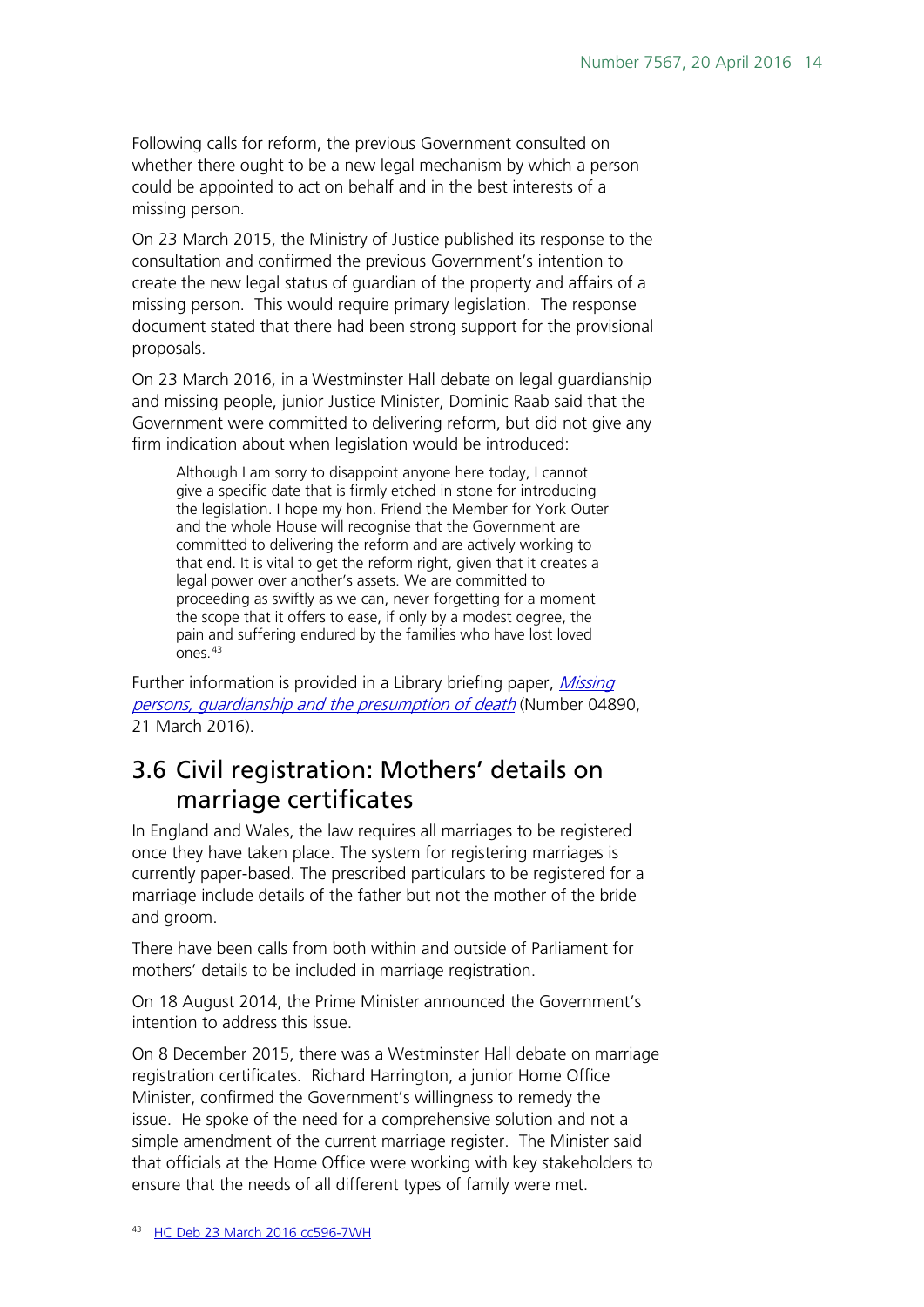Home Office Minister, James Brokenshire, has since answered a number of written questions which indicate that work is ongoing but that the timetable for change is not yet known. On 9 February 2016 he said:

There is agreement that the names of both parents should be included in the marriage entry. The Home Office has, therefore, been working with all interested parties to consider the most efficient and effective way to achieve this. Doing so is likely to require additional funding and changes to legislation, IT systems and administrative processes. A timetable will be confirmed for changes as soon as there is an opportunity to legislate on this matter.<sup>[44](#page-14-2)</sup>

Further information is provided in a Library briefing paper, Mothers' [details on marriage certificates](http://researchbriefings.parliament.uk/ResearchBriefing/Summary/CBP-7516) (Number 07516, 29 February 2016).

## <span id="page-14-0"></span>3.7 Combatting tax evasion

In his statement following the leak of the Panama Papers, on 11 April 2016, the Prime Minister announced plans to legislate for a new criminal offence against companies that assist with tax evasion:

… we will take another major step forward in dealing with those who facilitate corruption. Under current legislation it is difficult to prosecute a company that assists with tax evasion, but we are going to change that. We will legislate this year for a new criminal offence to apply to corporations that fail to prevent their representatives from criminally facilitating tax evasion.<sup>[45](#page-14-3)</sup>

HMRC published a consultation document on 17 April 2016:

• [Tackling tax evasion: legislation and guidance for a corporate](https://www.gov.uk/government/uploads/system/uploads/attachment_data/file/517020/Tackling_tax_evasion-legislation_guidance_corporate_offence_of_failure_to_prevent_criminal_facilitation_tax_evasion.pdf)  offence of [failure to prevent the](https://www.gov.uk/government/uploads/system/uploads/attachment_data/file/517020/Tackling_tax_evasion-legislation_guidance_corporate_offence_of_failure_to_prevent_criminal_facilitation_tax_evasion.pdf) criminal facilitation of tax evasion

The consultation closes on 10 July 2016.<sup>[46](#page-14-4)</sup> Such legislation may not require a stand-alone bill.

At Treasury Questions on 19 April 2016, the Chancellor confirmed that "we are introducing—this will be in the Queen's Speech—a new criminal offence of facilitating tax evasion, which will apply to the corporate sector in Britain as well". [47](#page-14-5)

# <span id="page-14-1"></span>3.8 Chief Executive of the Financial Conduct Authority

During the Report Stage debate on the Bank of England and Financial Services Bill 2015-16, on 19 April 2016, Harriett Baldwin, the Economic Secretary to the Treasury, noted the Government's intention to change the legislation governing the appointment of the chief executive of the Financial Conduct Authority (FCA). She read from a letter to Andrew Tyrie from the Chancellor of the Exchequer:

I will seek, in a future Bill, to make a change to the legislation governing appointments to the FCA CEO to make the appointee subject to a fixed, renewable 5-year term. This would not apply to

<span id="page-14-2"></span> <sup>44</sup> [PQ 25738 \[ on Marriage Certificates: Mothers\], 9 February 2016](http://www.parliament.uk/written-questions-answers-statements/written-question/commons/2016-02-03/25738)

<span id="page-14-3"></span><sup>45</sup> [HC Deb 11 April 2016 c26](http://goo.gl/ioWHrP)

<sup>46</sup> HMRC had previously consulted on [tacking offshore tax evasion](https://www.gov.uk/government/consultations/tackling-offshore-evasion) in 2015 (

<span id="page-14-5"></span><span id="page-14-4"></span><sup>47</sup> [HC Deb 19 April 2016 c767](http://goo.gl/AfHA0b)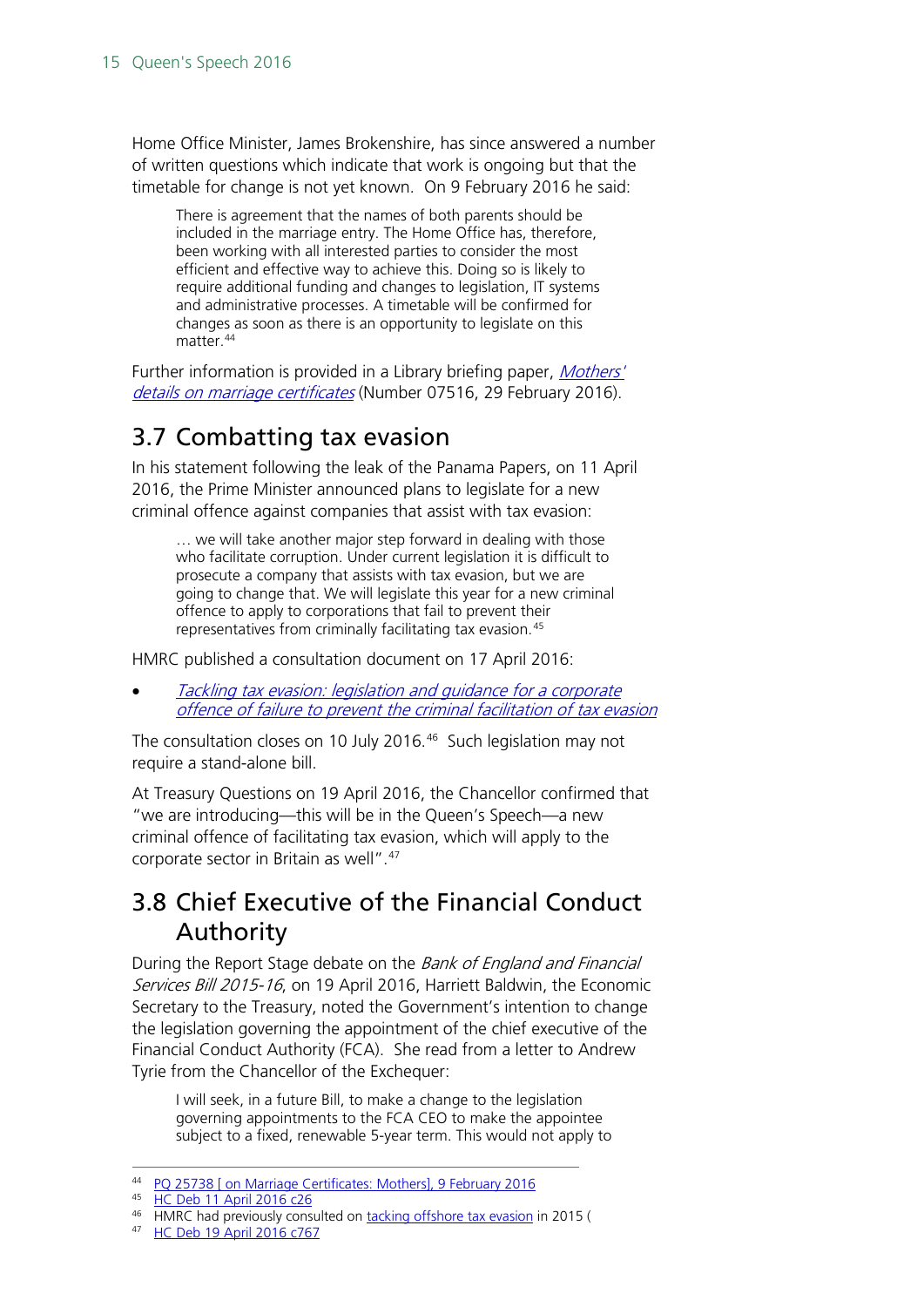Andrew Bailey, who I recently announced as the new head of the FCA, but would first apply to his successor.<sup>[48](#page-15-4)</sup>

## <span id="page-15-0"></span>3.9 Railways Bill

In a written statement on Rail Reform, on 17 March 2016, the Secretary of State for Transport, Patrick McLoughlin, stated that

The recent report by the Competition and Markets Authority (CMA) into competition in passenger rail services recommended open access operators could benefit passengers if important reforms are made. These reforms include fairer charges and robust protections for taxpayers and investment. While charges are for the ORR, I hope that changes to charges can be made as soon as possible. I will now explore options for potentially implementing the CMA's recommendations, *including legislation if required*. [49](#page-15-5)

# <span id="page-15-1"></span>3.10 Privatisation of Land Registry Bill

Intention to privatise the Land Registry was announced during the Autumn Statement 2015. A consultation process, which closes on 26 May 2016), is underway: *Consultation on moving Land Registry* [operations to the private sector](https://www.gov.uk/government/uploads/system/uploads/attachment_data/file/510987/BIS-16-165-consultation-on-moving-land-registry-operations-to-the-private-sector.pdf).

# <span id="page-15-2"></span>3.11 Local Government Finance

The Government is planning to consult on reforming business rates in summer 2016.

The Local Government Chronicle has reported that it "understands" Department for Communities & Local Government civil servants now expect some primary legislation will be needed. This means the changes would have to win the support of MPs".<sup>[50](#page-15-6)</sup>

# <span id="page-15-3"></span>3.12 Electoral administration

The Electoral Commission recommended in 2014 that electors should be required to show photographic proof of their identity before they can be issued with a ballot paper at polling stations for elections and referendums in Great Britain. The Government has not yet responded to this recommendation but it is possible that this could be included in a more general electoral administration bill, which could potentially also implement any recommendations of Sir Eric Pickles' inquiry into electoral fraud which has not yet reported.<sup>[51](#page-15-7)</sup>

<span id="page-15-4"></span> <sup>48</sup> [HC Deb 19 April 2016 c808](http://goo.gl/qSVPOZ)

<span id="page-15-5"></span><sup>&</sup>lt;sup>49</sup> [HC Deb 17 March 2016 cc53WS-54WS](http://www.publications.parliament.uk/pa/cm201516/cmhansrd/cm160317/wmstext/160317m0001.htm#16031732000008) [emphasis added]

<span id="page-15-6"></span><sup>50</sup> Sarah Calkin and David Paine, "Exclusive: Business rates reform will need new legislation", *[Local Government Chronicle](http://www.lgcplus.com/politics-and-policy/finance/exclusive-business-rates-reform-will-need-new-legislation/7000232.article)*, 17 November 2015

<span id="page-15-7"></span><sup>51</sup> On 14 August the Cabinet Office announced that Sir Eric Pickles, the Government's Anti-Corruption Champion, was to review electoral fraud and make recommendations on what could be done to tackle it [Cabinet Office press release, [Sir Eric Pickles to examine electoral fraud,](http://www.wired-gov.net/wg/news.nsf/articles/DNWA-9ZCCWL) 14 August 2015]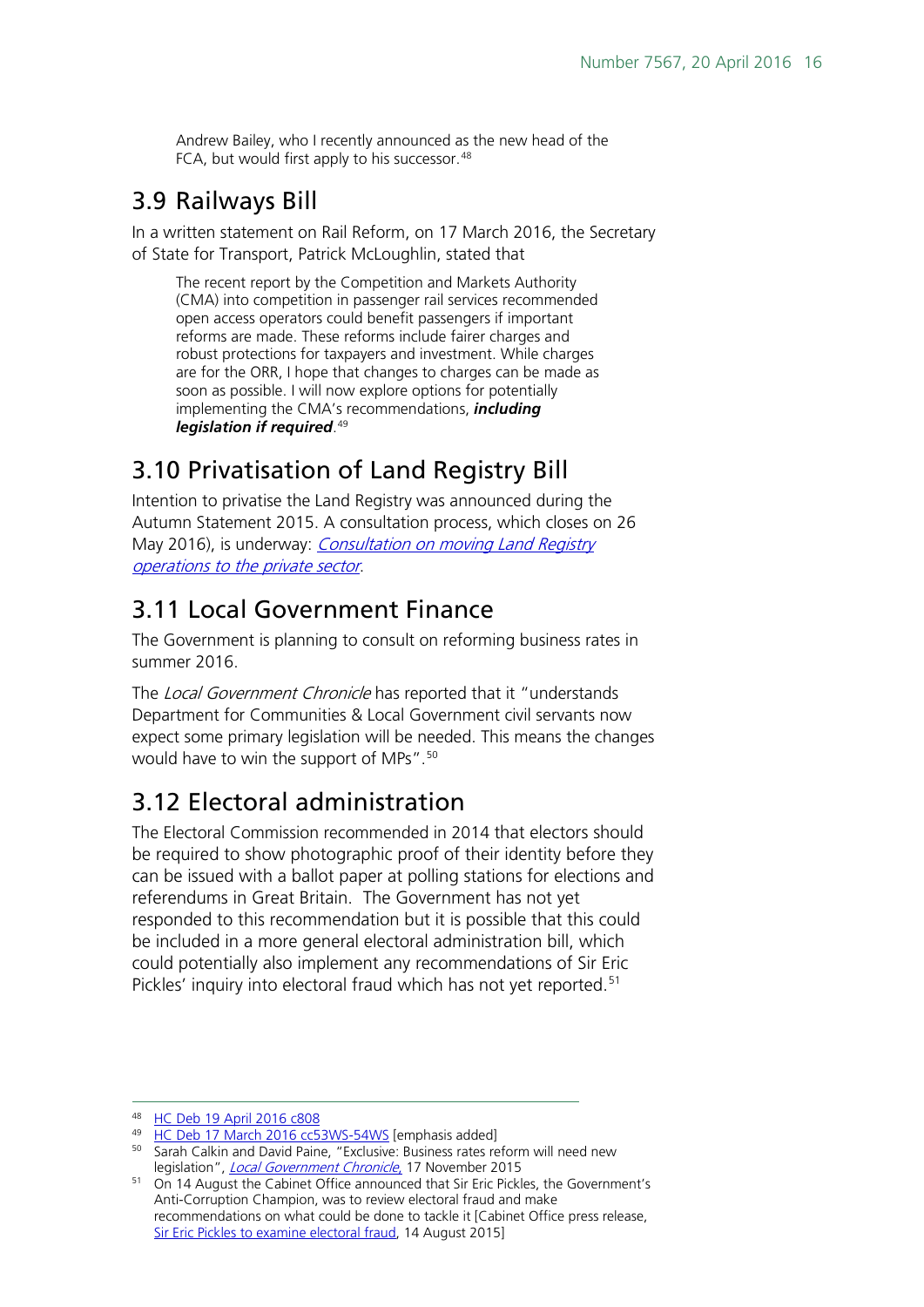# <span id="page-16-0"></span>3.13 Wildlife Bill (Law Commission Bill)

At Business Questions on 17 March 2016, Henry Smith noted that in the last Parliament, "the Government tasked the Law Commission with drafting a wildlife Bill, which it has now duly done". He asked, "When is it likely to be introduced?"

Chris Grayling, the Leader of the House replied that:

Of course, we cannot give advance billing of what will be in the Queen's Speech on 18 May, but I have spoken to the Ministers involved and they tell me that they are looking at the issue carefully and hope to respond over the course of this year. Law Commission Bills are usually given a parliamentary slot when time allows, but I am afraid that I cannot commit to an exact timetable.<sup>[52](#page-16-2)</sup>

The Law Commission's *[Wildlife Law](http://www.lawcom.gov.uk/project/wildlife-law/)* project and its draft bill to consolidate existing legislation governing the protection, control and management of wildlife are available on its website.

# <span id="page-16-1"></span>3.14 Prisons (draft legislation)

In February 2016, the Prime Minister, David Cameron, gave a speech in which he repeated his call (made in 2009) for league tables for prisons and argued that, in tackling deep-rooted social problems, prisons should not be a no go area. David Cameron set out the principles of the reform he wanted to see, which would follow the pattern of reforms to other public services, including

- Much greater autonomy for professionals working in public services
- Greater accountability and transparency and
- Dealing decisively and dramatically with persistent failure.<sup>[53](#page-16-3)</sup>

The Lord Chancellor and Secretary of State for Justice, Michael Gove, had already outlined to the House his plans for reform, centred on giving governors more autonomy over temporary release and more generally:

I want to see governors who are currently in the system — people who joined the National Offender Management Service because of their idealism — given more freedom within the state sector to do what they do best. Baldly, my model is one of academy principals or of the chief executives and clinical directors of NHS foundation trusts who have shown that, with increased autonomy within a structure of clear accountability, they can achieve significant improvements.<sup>[54](#page-16-4)</sup>

Michael Gove expanded on his proposals for prison reform in his [evidence session before the Justice Committee](http://www.parliament.uk/business/committees/committees-a-z/commons-select/justice-committee/news-parliament-20151/prison-reform-evidence-15-16/) on 16 March. He confirmed that a draft prison reform bill, to improve the management and performance of prisons, would be included in the Queen's Speech. Amongst other things, he intended to introduce "reform prisons" (akin to academy schools, with league tables):

<span id="page-16-2"></span> <sup>52</sup> [HC Deb 17 March 2016 c1100](http://goo.gl/isY2od)

<span id="page-16-4"></span><span id="page-16-3"></span><sup>53</sup> ["Cameron prison reform speech in full"](http://www.politics.co.uk/comment-analysis/2016/02/08/cameron-prison-reform-speech-in-full), politics.co.uk, 8 February 2016

<sup>54</sup> [HC Deb 27 January](http://www.publications.parliament.uk/pa/cm201516/cmhansrd/cm160127/debtext/160127-0003.htm) 2016 cc344-5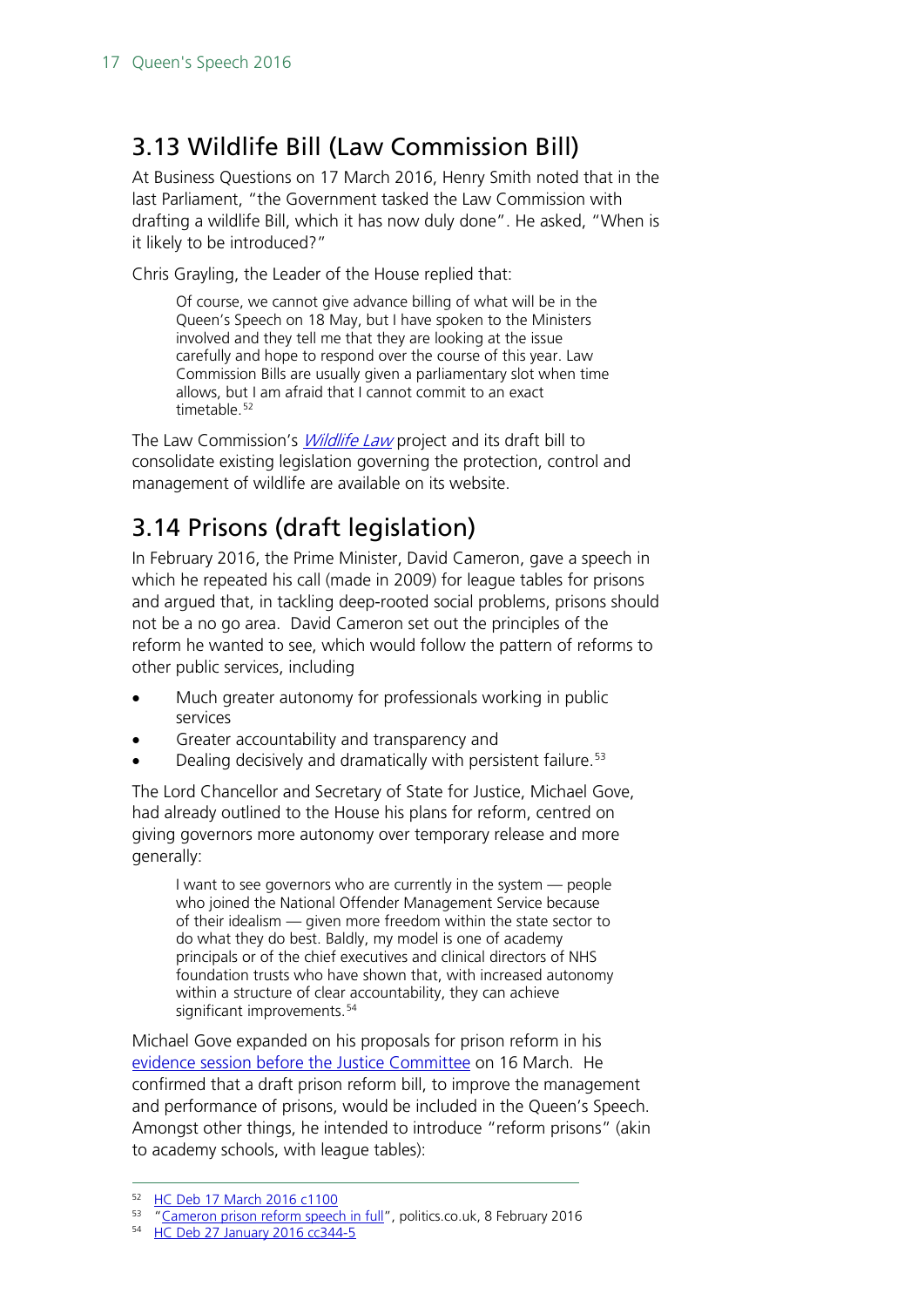A draft prison reform bill to be introduced in next month's Queen's speech on 18 May will set out the legal framework for new prisons with strong governors and a degree of autonomy over budgets and the deployment of staff. The bill will also include powers for "reform prisons" to take over nearby failing jails on the same model as the development of school academy chains.<sup>[55](#page-17-1)</sup>

Further discussion of the Government's plans for prison reform can be found in the Commons Library briefing paper *[Queen's Speech 2016](http://researchbriefings.files.parliament.uk/documents/SN05646/SN05646.pdf)* (CBP 05646, 12 February 2016) and House of Lords In Focus HM [Government's proposals for prison reform](http://researchbriefings.intranet.parliament.uk/ResearchBriefing/Summary/LIF-2016-0002) (LIF 2016/002, 18 January 2016).

# <span id="page-17-0"></span>3.15 A bill to implement the Strathclyde Review

On 26 October 2015 the House of Lords twice amended a motion so as to decline to consider a statutory instrument that would have implemented the Government's policy on tax credits. As a result, the Government launched a "rapid review" of the relationship between the two Houses of Parliament which was chaired by a former Leader of the House of Lords, Lord Strathclyde. Lord Strathclyde published his report on 17 December 2015.

Lord Strathclyde recommended that there should be a new procedure, set out in statute, which would allow the Lords to invite the Commons to "think again" when there is a disagreement on a statutory instrument between the two Houses.<sup>[56](#page-17-2)</sup>

Following the publication of the report, it was debated in the House of Lords.<sup>57</sup> At the end of the debate, Baroness Stowell of Beeston said that:

We will reflect on the very important points that have been made today. My noble friend Lord Trefgarne and his committee will be looking at what has been put forward. There may be other committees of your Lordships' House that wish to do so as well. We will be considering this in the period ahead; at an appropriate point we will consider which is the best way forward, and I will return to your Lordships' House.<sup>[58](#page-17-4)</sup>

Since then the Government has not responded but three House of Lords select committees have reported on the Strathclyde Review:

- Constitution Committee, *Delegated Legislation and Parliament: A* [response to the Strathclyde Review](http://www.publications.parliament.uk/pa/ld201516/ldselect/ldconst/116/116.pdf), 23 March 2016, HL 116 2015-16;
- Delegated Powers and Regulatory Reform Committee, Special [Report: Response to the Strathclyde Review](http://www.publications.parliament.uk/pa/ld201516/ldselect/lddelreg/119/119.pdf), 23 March 2016, HL 119 2015-16; and

<span id="page-17-1"></span><sup>&</sup>lt;sup>55</sup> ["Michael Gove announces plans for 'reform prisons'"](http://www.theguardian.com/society/2016/mar/16/michael-gove-announces-plans-for-reform-prisons), Guardian online, 16 March 2016

<span id="page-17-2"></span><sup>56</sup> Strathclyde Review: Secondary legislation and the primacy of the House of [Commons,](https://www.gov.uk/government/publications/strathclyde-review-secondary-legislation-and-the-primacy-of-the-house-of-commons) Cm 9177,17 December 2015

<span id="page-17-3"></span><sup>57</sup> [HL Deb 13 January 2016](http://www.publications.parliament.uk/pa/ld201516/ldhansrd/text/160113-0001.htm#16011323000243) cc272-380

<span id="page-17-4"></span><sup>58</sup> [HL Deb 13 January 2016 c378](http://www.publications.parliament.uk/pa/ld201516/ldhansrd/text/160113-0003.htm#1601144000088)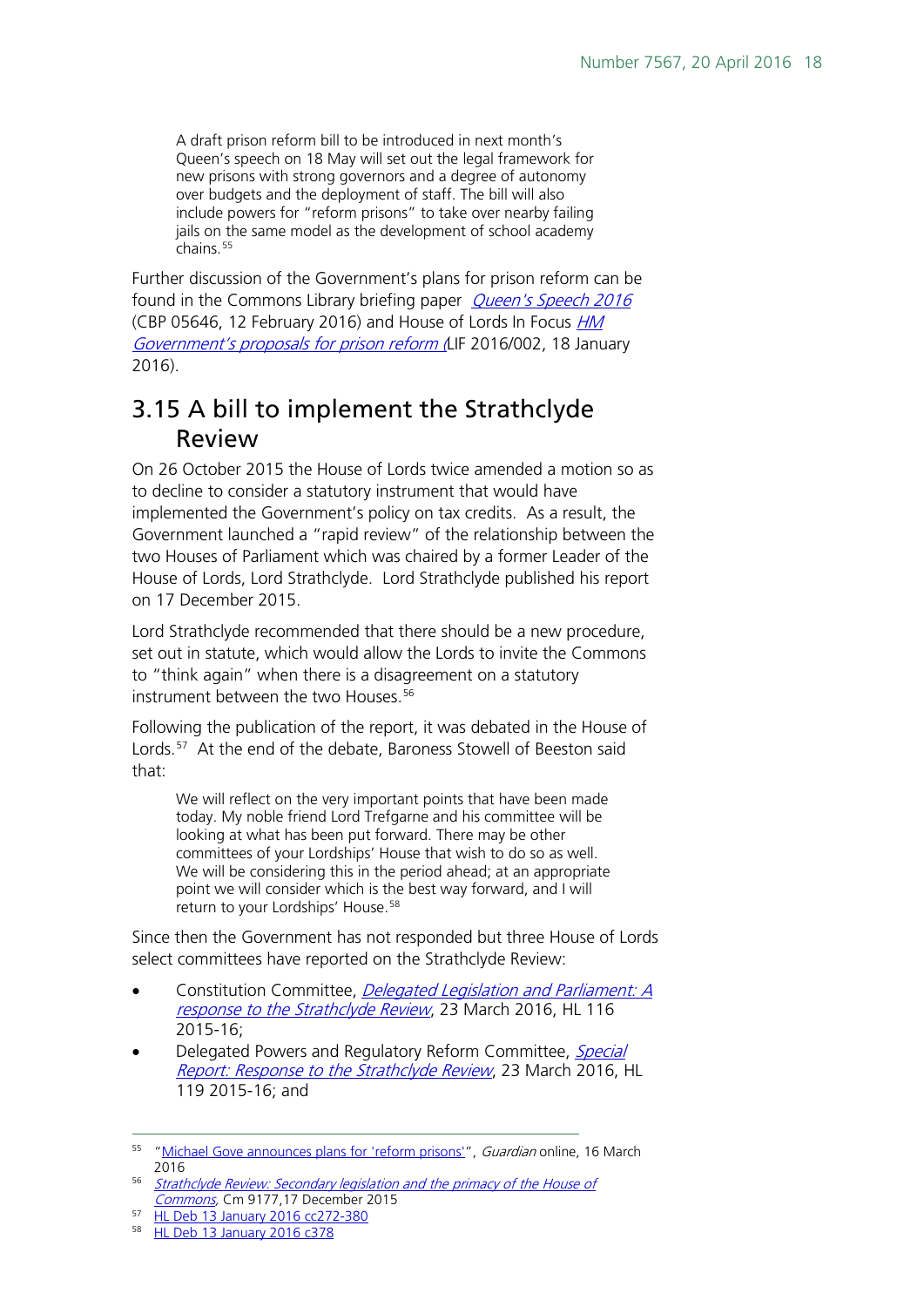#### 19 Queen's Speech 2016

• Secondary Legislation Scrutiny Committee, Response to the [Strathclyde Review: Effective parliamentary scrutiny of secondary](http://www.publications.parliament.uk/pa/ld201516/ldselect/ldsecleg/128/128.pdf)  *[legislation](http://www.publications.parliament.uk/pa/ld201516/ldselect/ldsecleg/128/128.pdf)*, 14 April 2016, HL 128 2015-16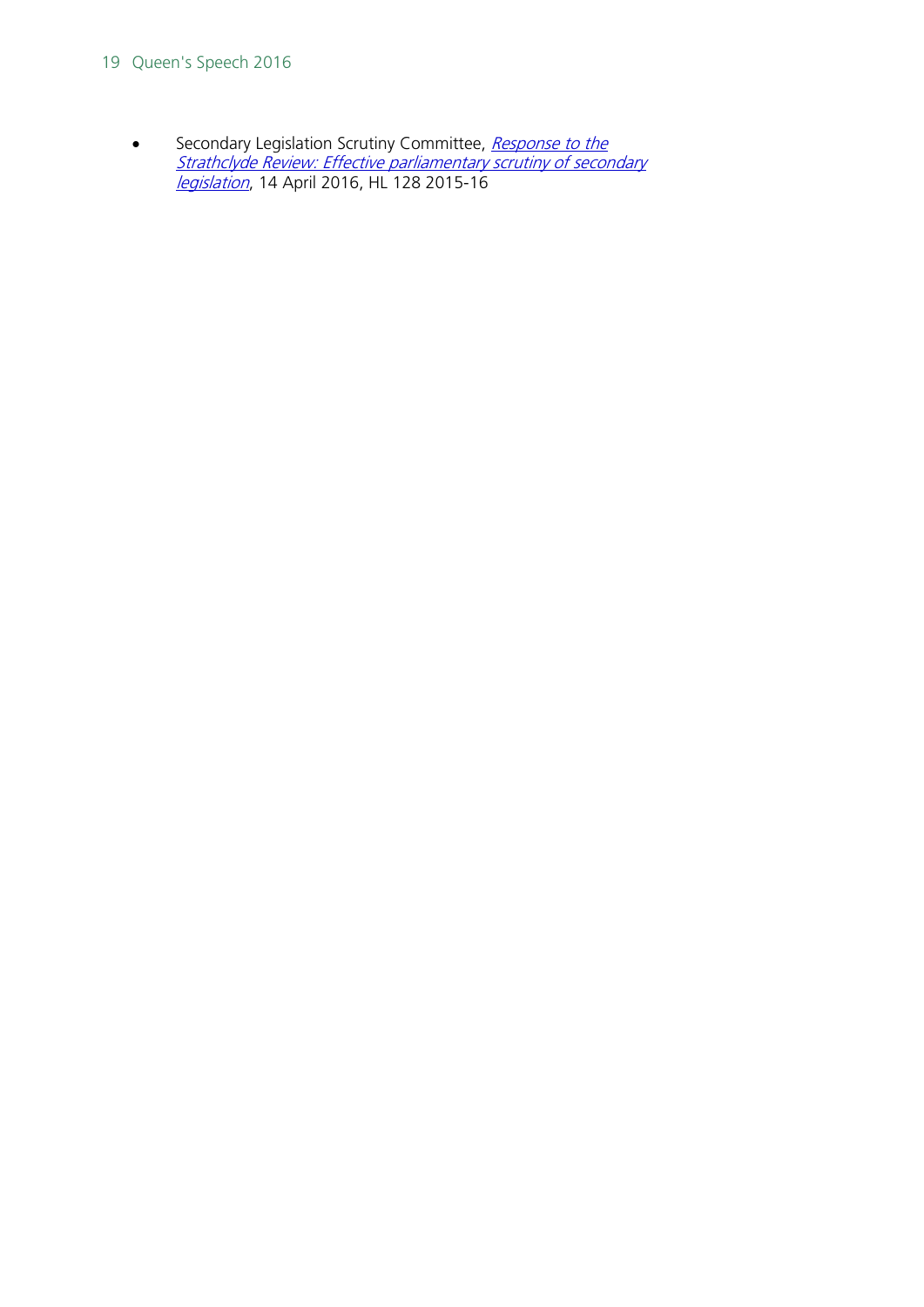# <span id="page-19-0"></span>4. Queen's Speech

The State Opening of Parliament marks the beginning of the parliamentary session. Its main purpose is for the monarch formally to open Parliament and, in the Queen's Speech, deliver an outline of the Government's proposed policies and legislation for the coming session of Parliament.

### The State Opening

State Opening is the main ceremonial event of the parliamentary calendar, attracting large crowds, both in person and watching on television and the internet. The Queen's procession from Buckingham Palace to Westminster is escorted by the Household Cavalry.

The Queen arrives at the Sovereign's Entrance at about 11.15am, and proceeds to the Robing Room, where she puts on the Imperial State Crown and parliamentary robe. A procession then leads through the Royal Gallery to the Chamber of the House of Lords, where the Queen takes the Throne.

The House of Lords official known as 'Black Rod' is sent to summon the Commons. In a symbol of the Commons' independence, the door to their chamber is slammed in his face and not opened until he has knocked on the door with his staff of office. The Members of the House of Commons follow Black Rod and the Commons Speaker to the Lords Chamber and stand behind the Bar of the House of Lords (at the opposite end of the Chamber from the Throne) to hear the Queen's Speech.

### Queen's Speech

The Queen's Speech is delivered by the Queen from the Throne in the House of Lords, in the presence of Members of both Houses.

Although the Queen reads the Speech, the content is entirely drawn up by the Government and approved by the Cabinet. It contains an outline of the Government's policies and proposed new legislation for the new parliamentary session.

### Debate on the Queen's Speech

Following the State Opening, a motion that the House sends a 'Humble Address' to the Queen thanking her for the Speech is introduced in both Houses. The Government's programme, as presented in the Queen's Speech, is then debated by both Houses for four or five days. In the House of Commons, the debate on the first day is a general one, with the following day's debates on particular subjects (such as health or foreign affairs). The Queen's Speech is voted on by the Commons, but no vote is taken in the Lords.

### History of State Opening

Traditions surrounding the State Opening and delivery of a speech by the monarch can be traced back at least to the 16th century. The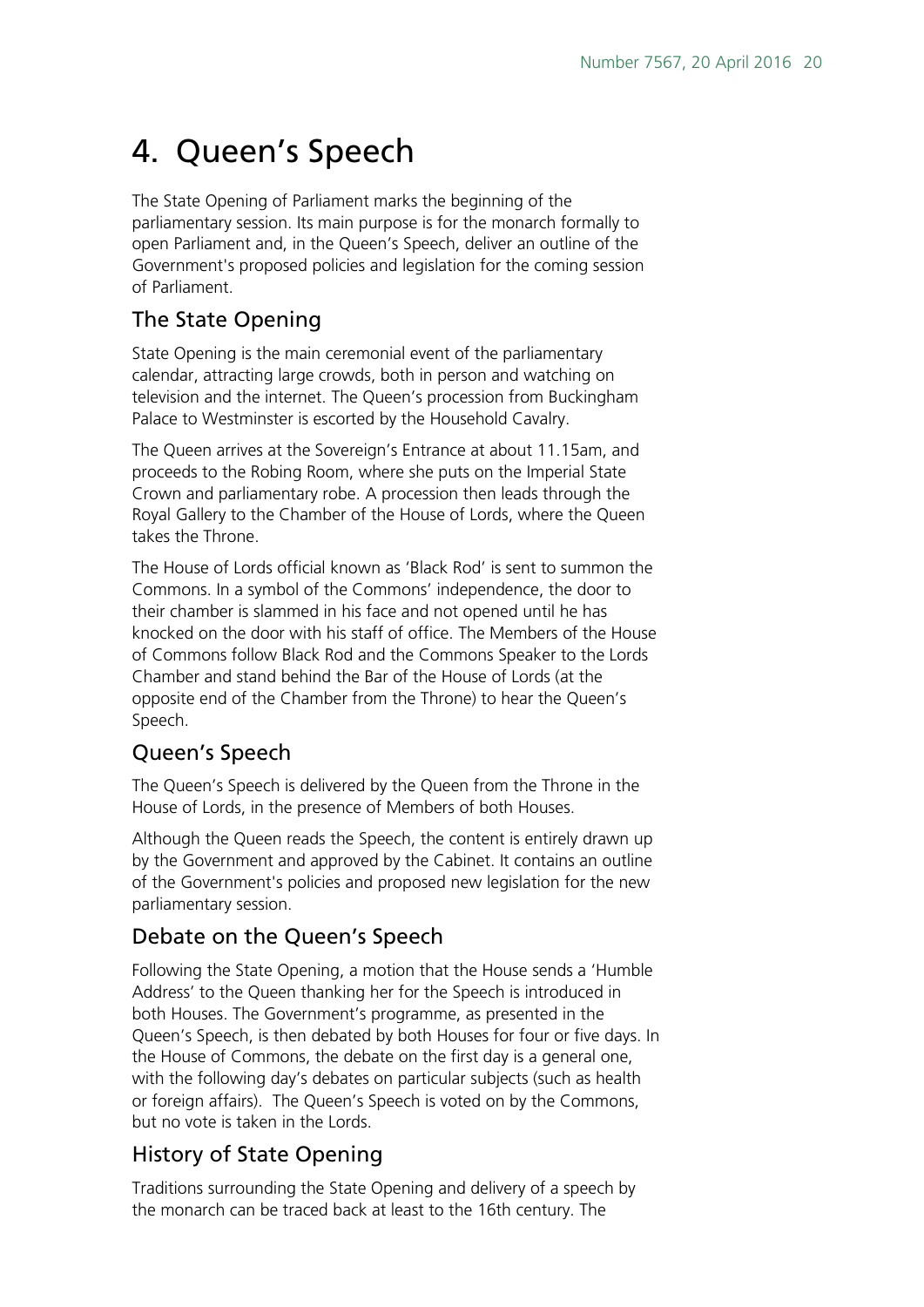current ceremony dates from the opening of the rebuilt Palace of Westminster in 1852 after the fire of 1834.<sup>59</sup>

A similar description of the State Opening of Parliament used to appear on the Royal website. It noted that the ceremony "brings together the three elements of the legislature (the House of Commons, the House of Lords and The Queen)", and then described the traditions associated with the ceremony:

As Head of State, it is the duty of The Queen formally to open each new session of Parliament.

 $[$ ... $]$ 

Her Majesty has only missed two during her reign. The first time was in 1959 when she was pregnant with Prince Andrew and the second in 1963 when she was expecting Prince Edward.

[…]

Before The Queen travels to Parliament from Buckingham Palace, certain traditional precautions are observed.

A detachment of The Queen's Body Guard of the Yeomen of the Guard searches the cellars of the Houses of Parliament.

This tradition dates back to the Gunpowder Plot of 1605, when Guy Fawkes was arrested whilst preparing to blow up Parliament. Today, the Yeomen of the Guard continue this historic search, in addition to the security checks by police.

Another tradition is the 'hostage' MP, a Government whip who is held at Buckingham Palace to guarantee the safe return of the monarch.

The custom dates back to centuries when the monarch and Parliament were on less cordial terms.

Once these precautions have been taken, The Queen travels from Buckingham Palace in a State coach to the Palace of Westminster, usually accompanied by The Duke of Edinburgh.

The Imperial State Crown travels in its own carriage, ahead of The Queen, escorted by Members of the Royal Household.

On arrival, The Queen puts on the Imperial State Crown and her parliamentary robe ready for the ceremony itself. This takes place in the House of Lords.

Some 250 representatives of the House of Commons are summoned by Black Rod, who acts as The Queen's Messenger.

By tradition, the door of the House of Commons is slammed in Black Rod's face. It is then reopened to enable Black Rod to convey the Sovereign's summons to the Speaker.

This tradition is a reminder of the right of the Commons to exclude everyone but the Sovereign's messengers.

No monarch has set foot in the Commons since Charles I entered the Commons and tried to arrest five Members of Parliament in 1642.[60](#page-20-1)

<span id="page-20-1"></span><span id="page-20-0"></span><sup>&</sup>lt;sup>59</sup> Houses of Parliament, *State Opening of Parliament* [Iast accessed 13 March 2013]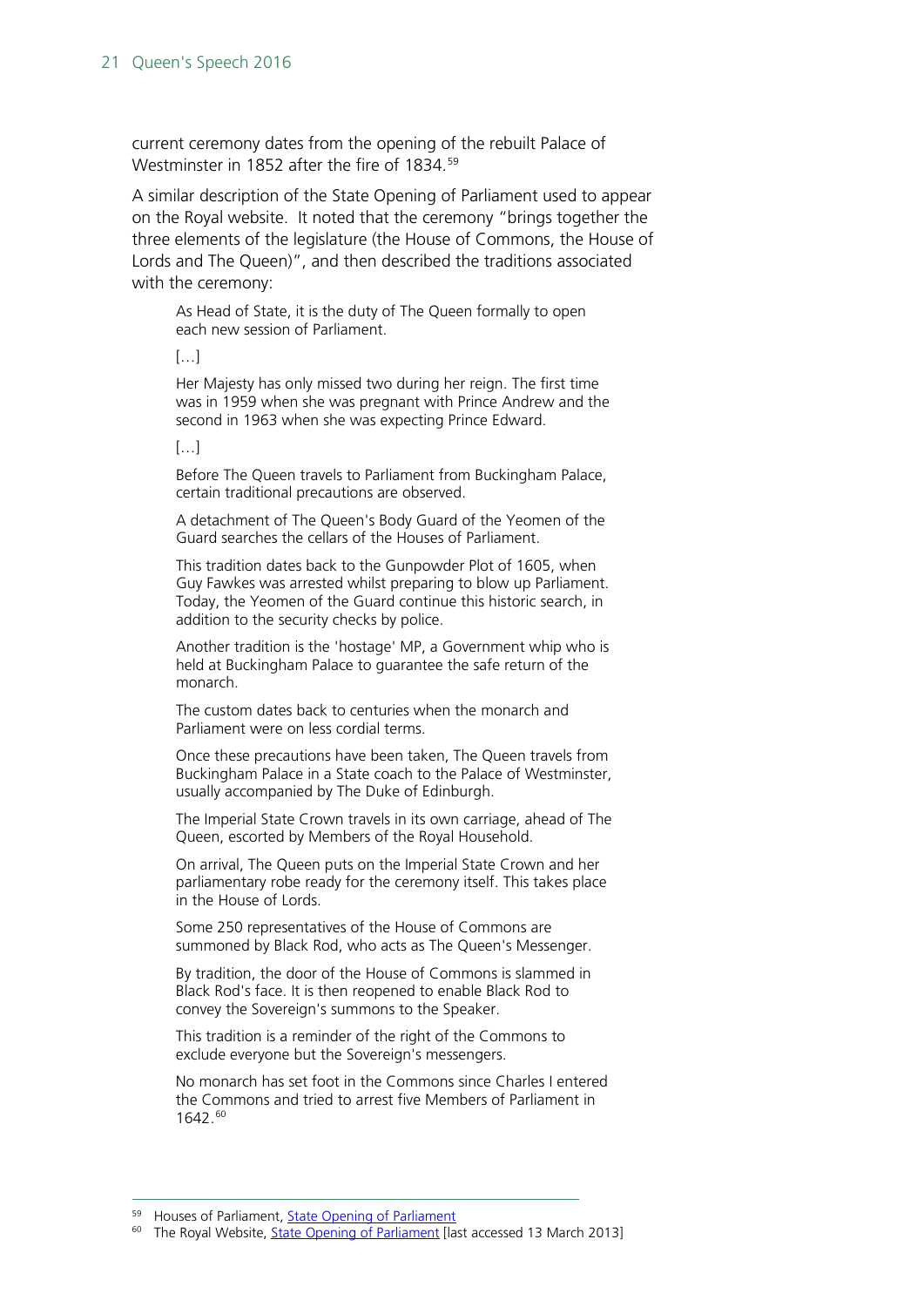# <span id="page-21-0"></span>5. Progress of Bills announced in the Queen's Speech 2015

On 27 May 2015, the Queen's Speech was made from the throne in the House of Lords. On 28 May 2015, the Leader of the House of Commons, Chris Grayling, issued a written statement in which he listed the Bills that were announced the previous day. $61$  His list is repeated below along with an indication of whether a bill was introduced. Those measures that have already been enacted are noted (**in bold**). Any carry-over motions relating to bills introduced in the 2015-16 Session are reported.

<span id="page-21-1"></span>

| <b>Bill announced</b>                                | <b>Bill introduced</b>                                                        |
|------------------------------------------------------|-------------------------------------------------------------------------------|
| Armed Forces Bill                                    | Armed Forces Bill 2015-16                                                     |
| Bank of England Governance Bill                      | <b>Bank of England and Financial</b><br>Services Bill 2015-16                 |
| <b>Buses Bill</b>                                    |                                                                               |
| Charities (Protection and Social<br>Investment) Bill | <b>Charities (Protection and</b><br><b>Social Investment) Act 2016</b>        |
| Childcare Bill                                       | <b>Childcare Act 2016</b>                                                     |
| Cities and Local Government<br>Devolution Bill       | <b>Cities and Local Government</b><br><b>Devolution Act 2016</b>              |
| <b>Education and Adoption Bill</b>                   | <b>Education and Adoption Act</b><br>2016                                     |
| Energy Bill                                          | Energy Bill 2015-16                                                           |
| Enterprise Bill                                      | Enterprise Bill 2015-16                                                       |
| European Union (Finance) Bill                        | <b>European Union (Finance) Act</b><br>2015                                   |
| European Union Referendum Bill                       | <b>European Union Referendum</b><br>Act 2015                                  |
| <b>Extremism Bill</b>                                |                                                                               |
| Full Employment and Welfare<br><b>Benefits Bill</b>  | <b>Welfare Reform and Work Act</b><br>2016                                    |
| <b>Housing Bill</b>                                  | Housing and Planning Bill 2015-<br>16                                         |
| Immigration Bill                                     | Immigration Bill 2015-16                                                      |
| <b>Investigatory Powers Bill</b>                     | Draft Investigatory Powers Bill,<br>published November 2015.                  |
|                                                      | Investigatory Powers Bill 2015-16;<br>Carry-over motion (15 March<br>2016)    |
| National Insurance Contributions<br>Bill             | <b>National Insurance</b><br><b>Contributions (Rate Ceilings)</b><br>Act 2015 |
| Northern Ireland (Stormont<br>House Agreement) Bill  | See Note 1                                                                    |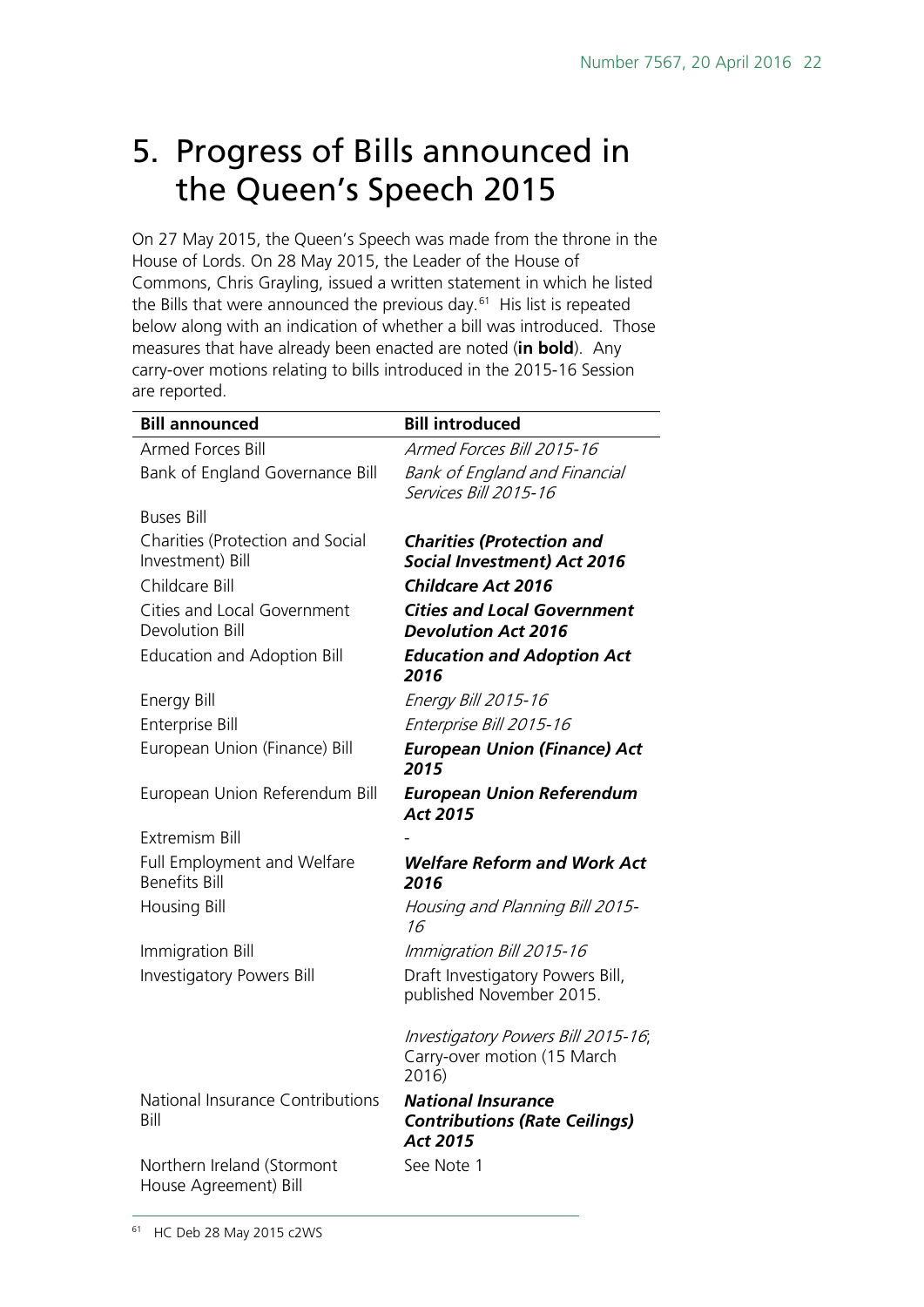| <b>Bill announced</b>                      | <b>Bill introduced</b>                                                  |
|--------------------------------------------|-------------------------------------------------------------------------|
| Police Reform and Criminal<br>Justice Bill | Policing and Crime Bill 2015-16;<br>Carry-over motion (7 March<br>2016) |
| Psychoactive Substances Bill               | <b>Psychoactive Substances Act</b><br>2016                              |
| Scotland Bill                              | <b>Scotland Act 2016</b>                                                |
| Trade Unions Bill                          | Trade Union Bill 2015-16                                                |
| Votes for Life Bill                        |                                                                         |
| Wales Bill                                 | Draft Wales Bill published,<br>October 2015                             |
| Public Services Ombudsman Bill<br>(Draft)  |                                                                         |
|                                            |                                                                         |

Note 1: The political situation in Northern Ireland deteriorated during 2015, leading to delays in implementation of the Stormont House Agreement of December 2014, a breakdown in relations within the Executive, and warnings that direct rule might have to be imposed. On 17 November 2015 an agreement on Northern Ireland was announced. The text of this was published as A fresh start: the Stormont Agreement and implementation plan. The *Northern Ireland (Welfare Reform) Act 2015* and the Northern Ireland (Stormont Agreement and Implementation Plan) Bill 2015-16 followed from the second Stormont House Agreement.

The Leader of the House also announced that "The High Speed Rail (London-West Midlands) Bill is also carried over from the last Parliament". This Bill has now completed its passage through the House of Commons and has been introduced to the House of Lords, where it has received a second reading and been committed to a select committee.